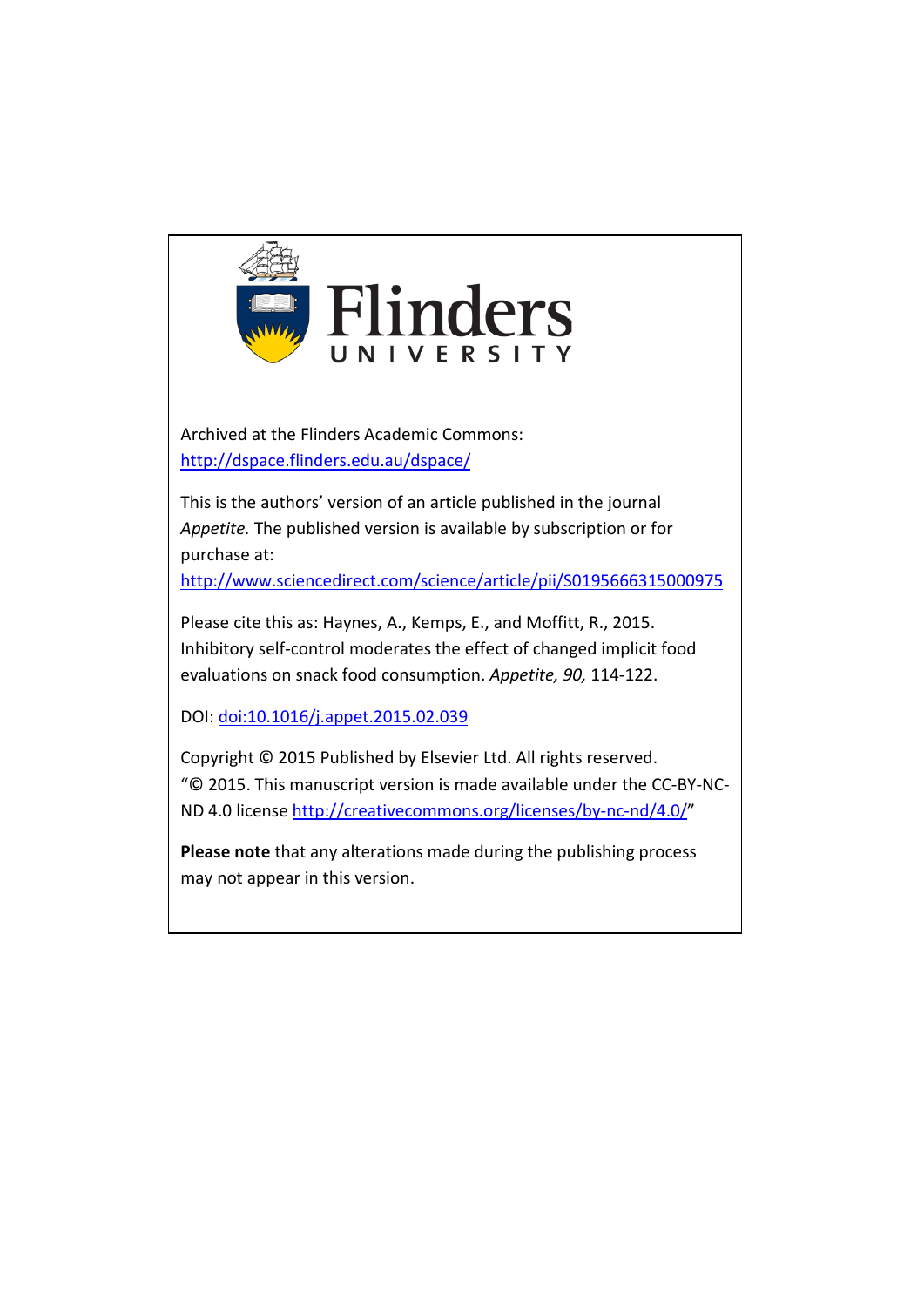# INHIBITORY SELF-CONTROL AND IMPLICIT FOOD EVALUATIONS 1

| 1<br>$\overline{c}$<br>3 | Haynes, A., Kemps, E., & Moffitt, R. (2015). Inhibitory self-control moderates the effect of<br>changed implicit food evaluations on snack food consumption. Appetite, 90, 114-122. |
|--------------------------|-------------------------------------------------------------------------------------------------------------------------------------------------------------------------------------|
| 4                        |                                                                                                                                                                                     |
| 5                        |                                                                                                                                                                                     |
| 6                        |                                                                                                                                                                                     |
| $\overline{7}$           |                                                                                                                                                                                     |
| 8                        |                                                                                                                                                                                     |
| 9                        |                                                                                                                                                                                     |
| 10                       | Inhibitory self-control moderates the effect of changed implicit food evaluations on snack                                                                                          |
| 11                       | food consumption                                                                                                                                                                    |
| 12                       | Ashleigh Haynes <sup>a</sup>                                                                                                                                                        |
| 13                       | Eva Kemps <sup>a</sup>                                                                                                                                                              |
| 14                       | Robyn Moffitt <sup>b</sup>                                                                                                                                                          |
| 15                       | <sup>a</sup> School of Psychology, Flinders University, Adelaide, Australia.                                                                                                        |
| 16                       | <sup>b</sup> School of Applied Psychology, Griffith University, Brisbane, Australia.                                                                                                |
| 17                       |                                                                                                                                                                                     |
| 18                       |                                                                                                                                                                                     |
| 19                       |                                                                                                                                                                                     |
| 20                       |                                                                                                                                                                                     |
| 21                       |                                                                                                                                                                                     |
| 22                       |                                                                                                                                                                                     |
| 23                       |                                                                                                                                                                                     |
| 24                       |                                                                                                                                                                                     |
| 25                       |                                                                                                                                                                                     |
| 26                       | Correspondence to: Ashleigh Haynes, School of Psychology, Flinders University, GPO Box                                                                                              |

2100, Adelaide, SA 5001, Australia. Email: Ashleigh.haynes@flinders.edu.au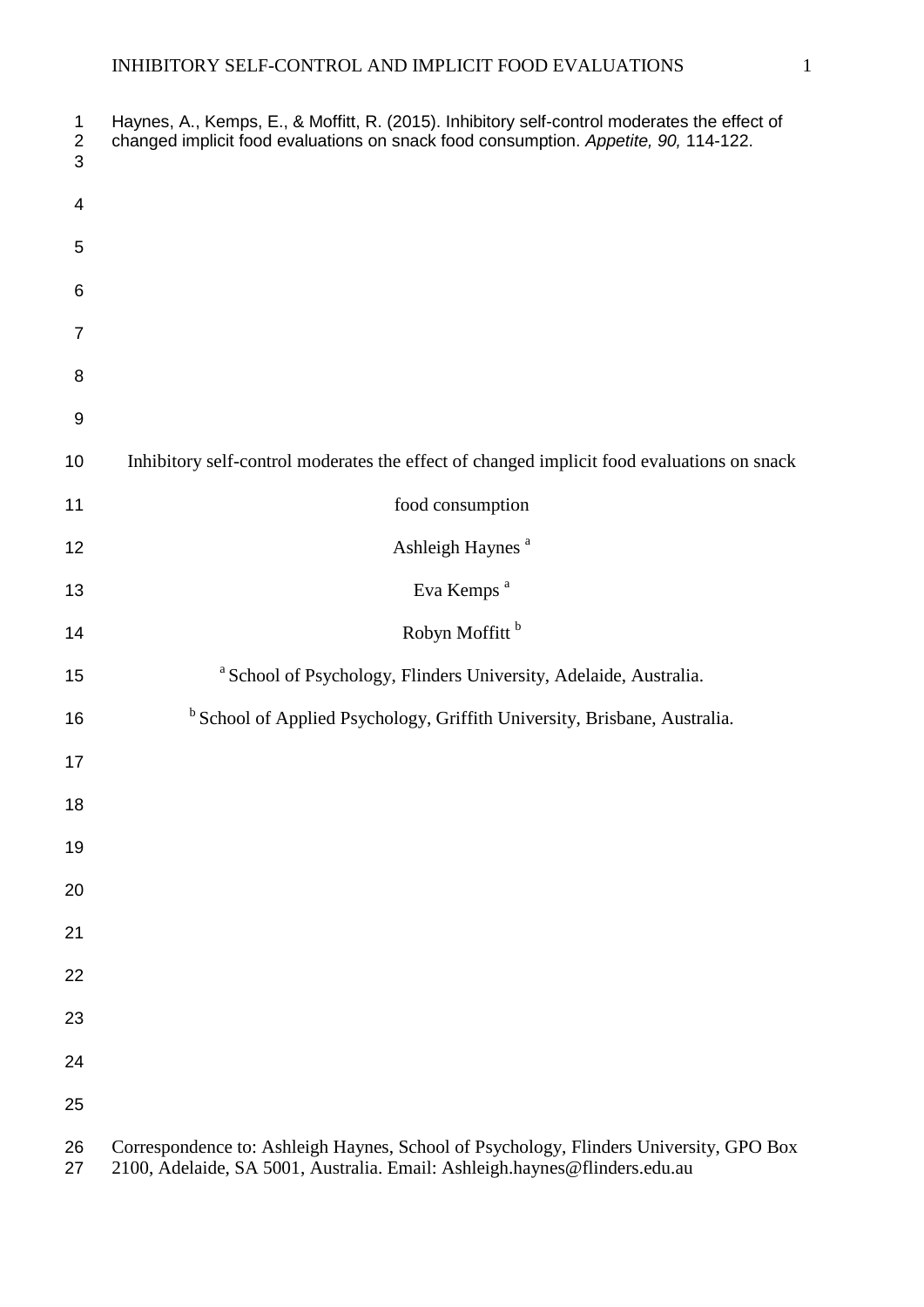# **Abstract**

 The current study used a modified implicit association test (IAT) to change implicit evaluations of unhealthy snack food and tested its effects on subsequent consumption. Furthermore, we investigated whether these effects were moderated by inhibitory self- control. A sample of 148 women (17-25 years) motivated to manage weight through healthy eating completed an IAT intervention, and pre- and post-intervention IATs assessing implicit evaluations of unhealthy food. The intervention IAT trained participants to pair unhealthy food stimuli with either positive or negative stimuli. A task disguised as a taste-test was used to assess consumption of unhealthy snack foods. Inhibitory self-control was measured using a self-report scale. As predicted, the implicit evaluation of unhealthy food became more negative from pre- to post-training among participants in the food negative pairing condition; however, there was no corresponding change in the food positive pairing condition. The effect of the training on snack consumption was moderated by inhibitory self-control with only participants low in inhibitory self-control having lower snack intake following the food negative training. This finding is consistent with dual-process models of behaviour which predict that self-control capacity renders impulses less influential on behaviour. Furthermore, it suggests that an intervention that retrains implicit food evaluations could be effective at reducing unhealthy eating, particularly among those with low inhibitory self-control. Keywords: implicit evaluations; food intake; implicit association test; inhibitory control; implicit evaluation change.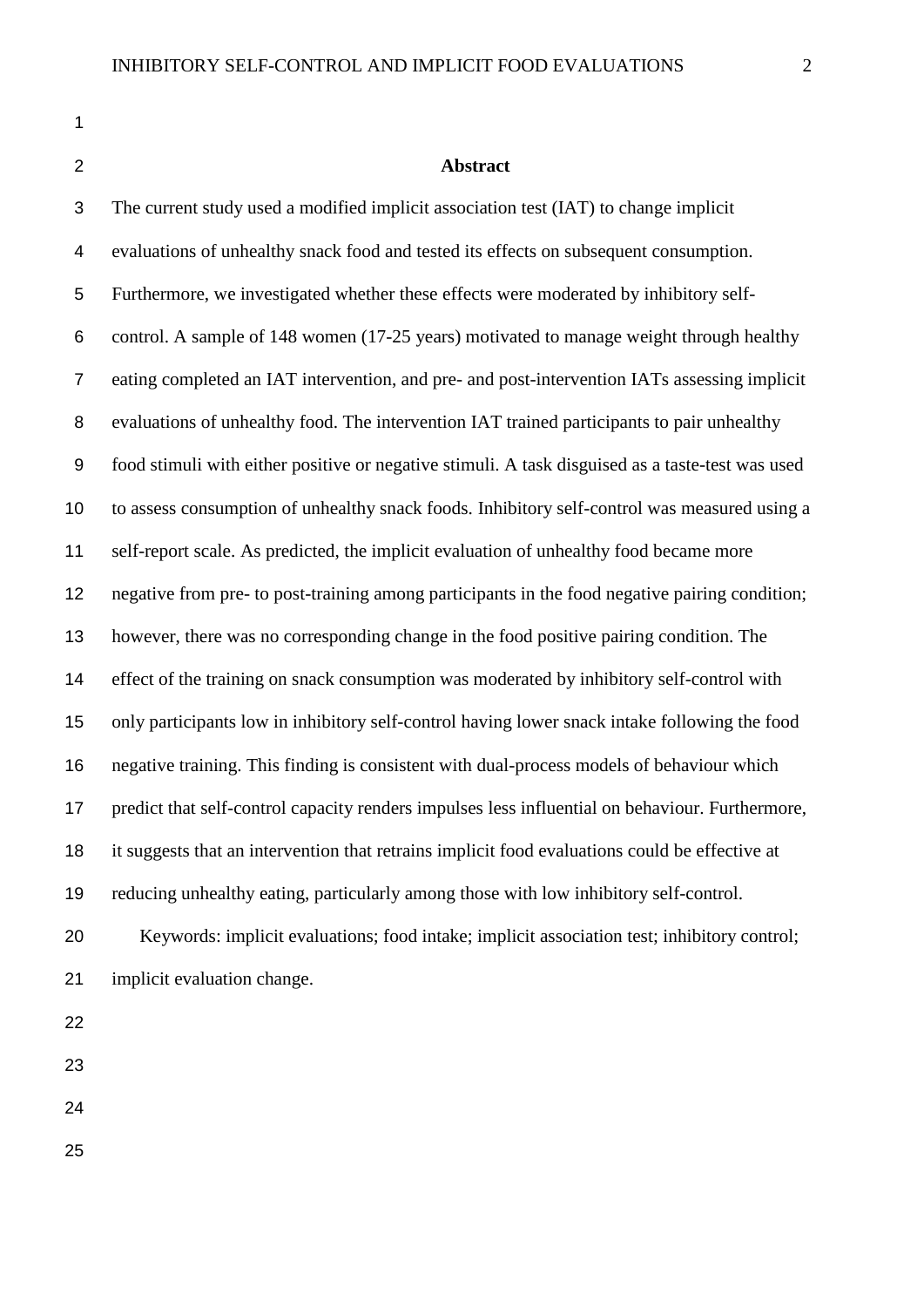Despite the negative health consequences resulting from overconsumption of food high in fat, sugar, and salt, many individuals find it difficult to regulate their eating behaviour in line with long-term health or weight-management goals (Cohen & Farley, 2008; Fishbach, Friedman, & Kruglanski, 2003; World Health Organization, 2011). Due to their rewarding sensory properties, unhealthy foods are generally associated with positive affect, and this 6 implicit positivity toward food stimuli drives approach behaviour toward them (Chen  $\&$  Bargh, 1999; Cohen & Farley, 2008; Dovidio, Kawakami, Johnson, Johnson, & Howard, 1997; Duckworth, Bargh, Garcia, & Chaiken, 2002; Ferguson & Bargh, 2008). However, the relationship between a more positive implicit evaluation of unhealthy food (i.e., association of food with positive affect) and subsequent consumption depends on individual differences in control resources. A stronger relationship exists between implicit evaluations and subsequent behaviour among individuals with lower capacity for impulse inhibition (Hofmann, Friese, & Roefs, 2009).

### **Dual process models of behaviour**

 Dual process models posit that behaviour is determined by two interacting systems. On the one hand, the impulsive system drives behaviour through an automatic appraisal of a stimulus in terms of its affective and motivational properties (Strack & Deutsch, 2004). For example, a more positive implicit evaluation of food has been shown to predict choice of unhealthy over healthy food and higher intake of unhealthy snack food (Conner, Perugini, O'Gorman, Ayres, & Prestwich, 2007; Friese, Hofmann, & Wanke, 2008; Hofmann, Gschwendner, Friese, Wiers, & Schmitt, 2008). On the other hand, the reflective system 22 guides behaviour through long-term goals and personal standards (e.g., Deutsch & Strack, 2006; Strack & Deutsch, 2004). When a conflict between these two systems arises, higher order inhibitory processes need to be employed to ensure behaviour is consistent with personal standards rather than being guided by unhealthy impulses (e.g., inhibition of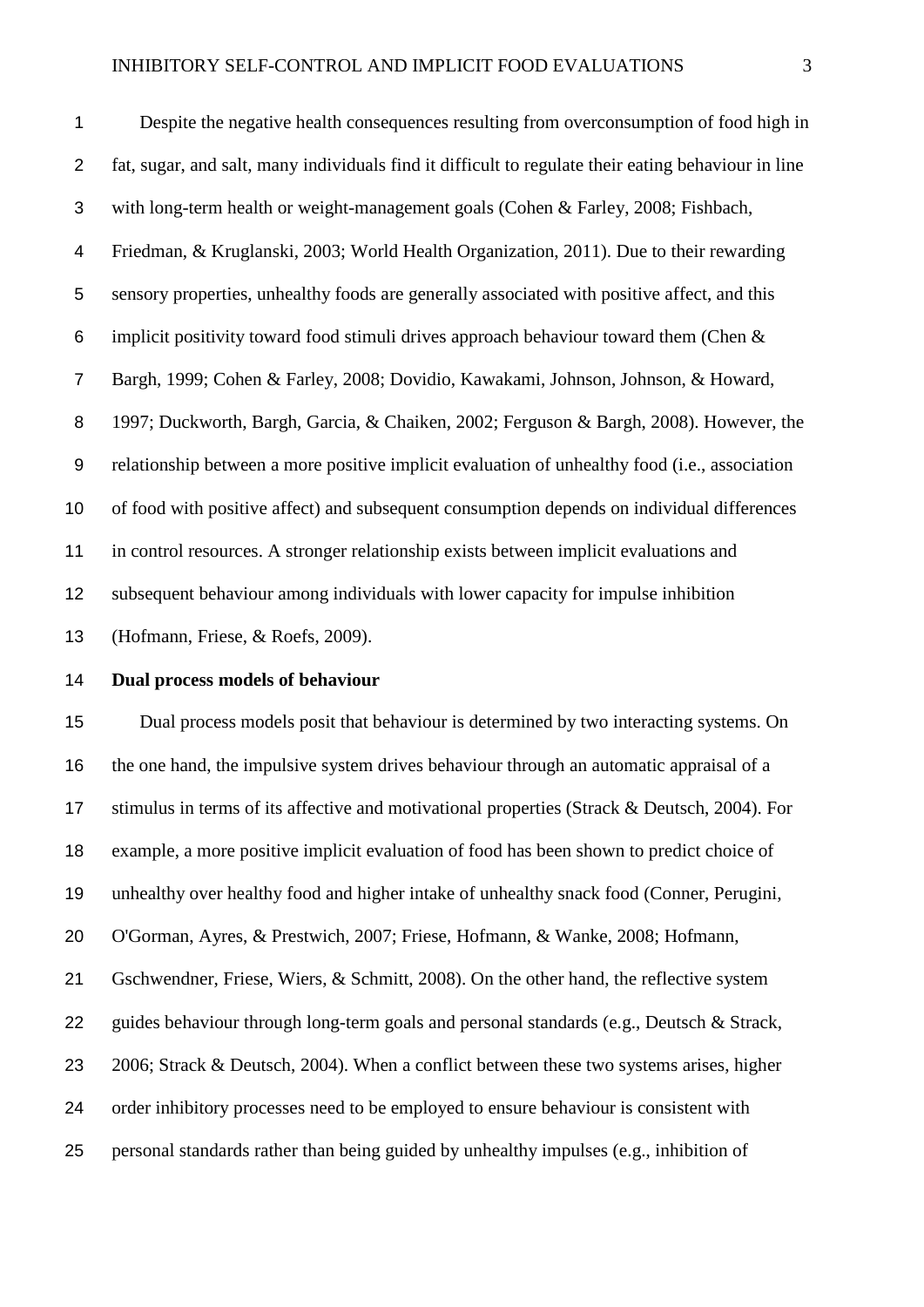automatic impulses to eat unhealthy food such that behaviour is consistent with a goal of weight management) (Deutsch & Strack, 2006; Strack & Deutsch, 2004). Success at achieving control over impulses is dependent on available cognitive resources which vary 4 between individuals and across situations (Deutsch & Strack, 2006; Strack & Deutsch, 2004).

**Inhibitory control**

 Weaker inhibitory control, or the inability to inhibit unwanted impulsive reactions, has been associated with obesity and intake of unhealthy food in a laboratory setting (Guerrieri, Nederkoorn, & Jansen, 2007; Nederkoorn, Braet, Van Eijs, Tanghe, & Jansen, 2006). However, it has been argued that inhibitory control itself does not determine behaviour, but rather that low inhibitory control may allow impulses (e.g., automatic evaluations of stimuli) to have a more potent influence on behaviour (Hofmann et al., 2009). This is evidenced in findings demonstrating that inhibitory control moderates the relationship between implicit evaluations of appetitive stimuli (e.g., food, alcohol), and subsequent consumption. For example, Hofmann et al. (2009) showed that for individuals with lower inhibitory control, positive implicit attitudes towards candy were more strongly related to subsequent candy intake than for individuals with higher inhibitory control. Similarly, Nederkoorn, Houben, Hofmann, Roefs, and Jansen (2010) found that only among participants with lower inhibitory control did an implicit preference for snack food predict higher weight gain over one year. Likewise, in the alcohol domain, more positive alcohol evaluations predicted higher levels of alcohol use and alcohol problems, but again, only among those with low inhibitory control (Houben & Wiers, 2009). However, these studies were correlational in nature.

22 Other studies that have experimentally manipulated response inhibition capacity have shown support for its causal role in moderating the effect of implicit evaluations on behaviour. For example, randomising participants to a high cognitive load or resource depletion condition subsequently limited their capacity for inhibitory control over impulses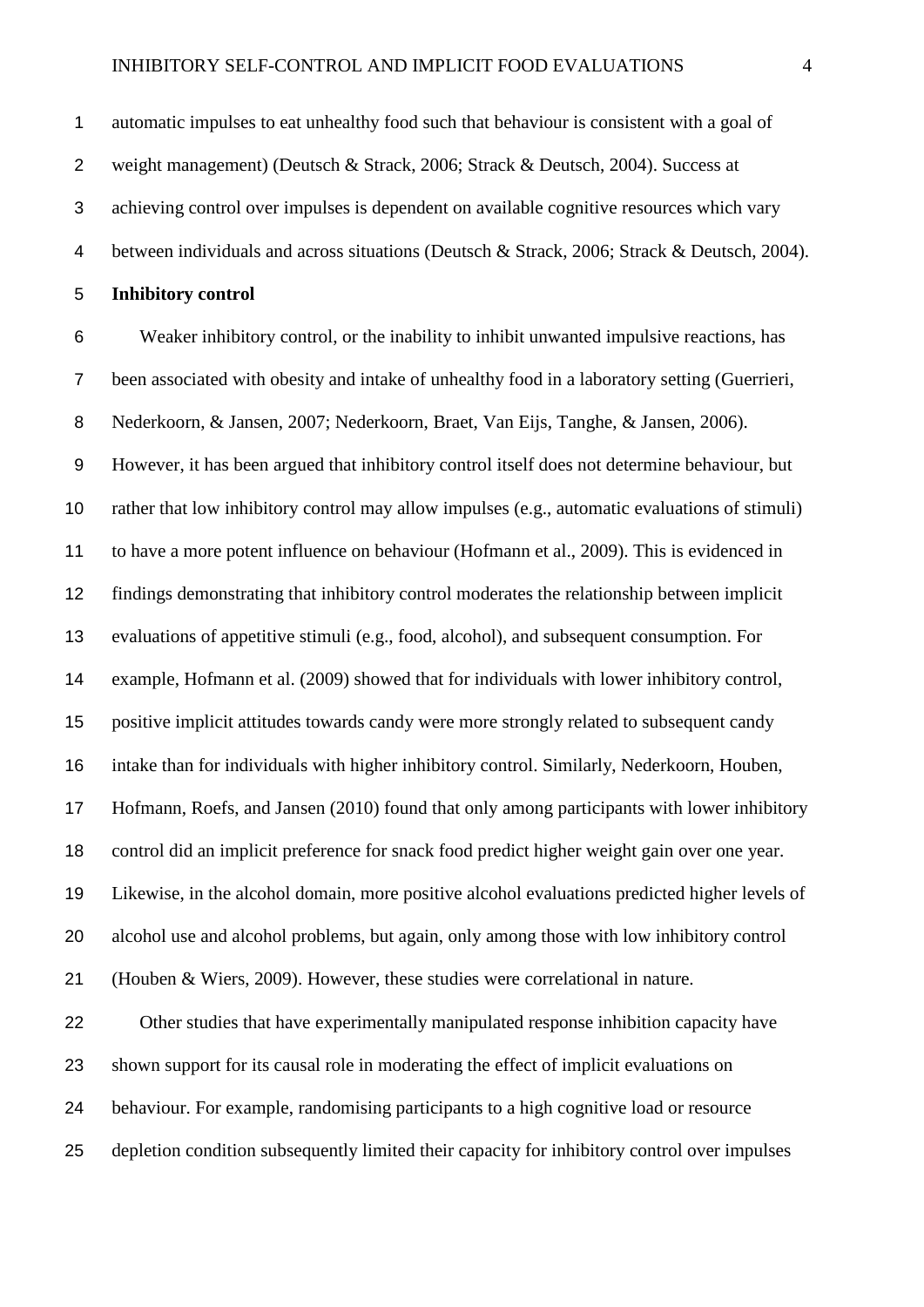relative to participants randomised to a low cognitive load or resource depletion condition (Friese et al., 2008; Hofmann, Rauch, & Gawronski, 2007). These manipulations of state inhibitory control capacity were shown to moderate the relationship between implicit snack attitudes and subsequent choice of unhealthy over healthy snacks and snack consumption in a lab-based task, such that individuals with low capacity for inhibitory control showed a stronger relationship between their impulses and behaviour than those with higher inhibitory control capacity (Friese et al., 2008; Hofmann et al., 2007).

### **Manipulating impulses: implicit food evaluations**

 While previous studies have manipulated inhibitory control to explore its causal role in moderating the relationship between impulses and behaviour, impulses have not themselves been manipulated. As noted by Houben and Wiers (2009), research needs to determine the causality of the relationship between implicit evaluations and behaviour at the same time as investigating the moderating role of inhibitory control. In line with findings of previous studies (e.g., Friese et al., 2008; Hofmann et al., 2009; Hofmann et al., 2007; Nederkoorn et al., 2010), experimentally manipulating implicit evaluations of food is likely to show a change in implicit evaluations for all individuals, but a corresponding change in consumption is likely to occur only for those low in inhibitory control. By contrast, despite a change in implicit evaluations, a corresponding change in eating behaviour is not likely to be observed among individuals with high inhibitory control, evidencing a dissociation between impulses and behaviour.

 A number of previous studies have attempted to modify implicit evaluations. One way of achieving this is to use evaluative conditioning, which repeatedly pairs a conditioned stimulus (CS; e.g., unhealthy food), with unconditioned stimuli (US) which evoke either positive or negative affective reactions (e.g., general positive or negative images or words) (De Houwer, Thomas, & Baeyens, 2001). For example, participants presented with unhealthy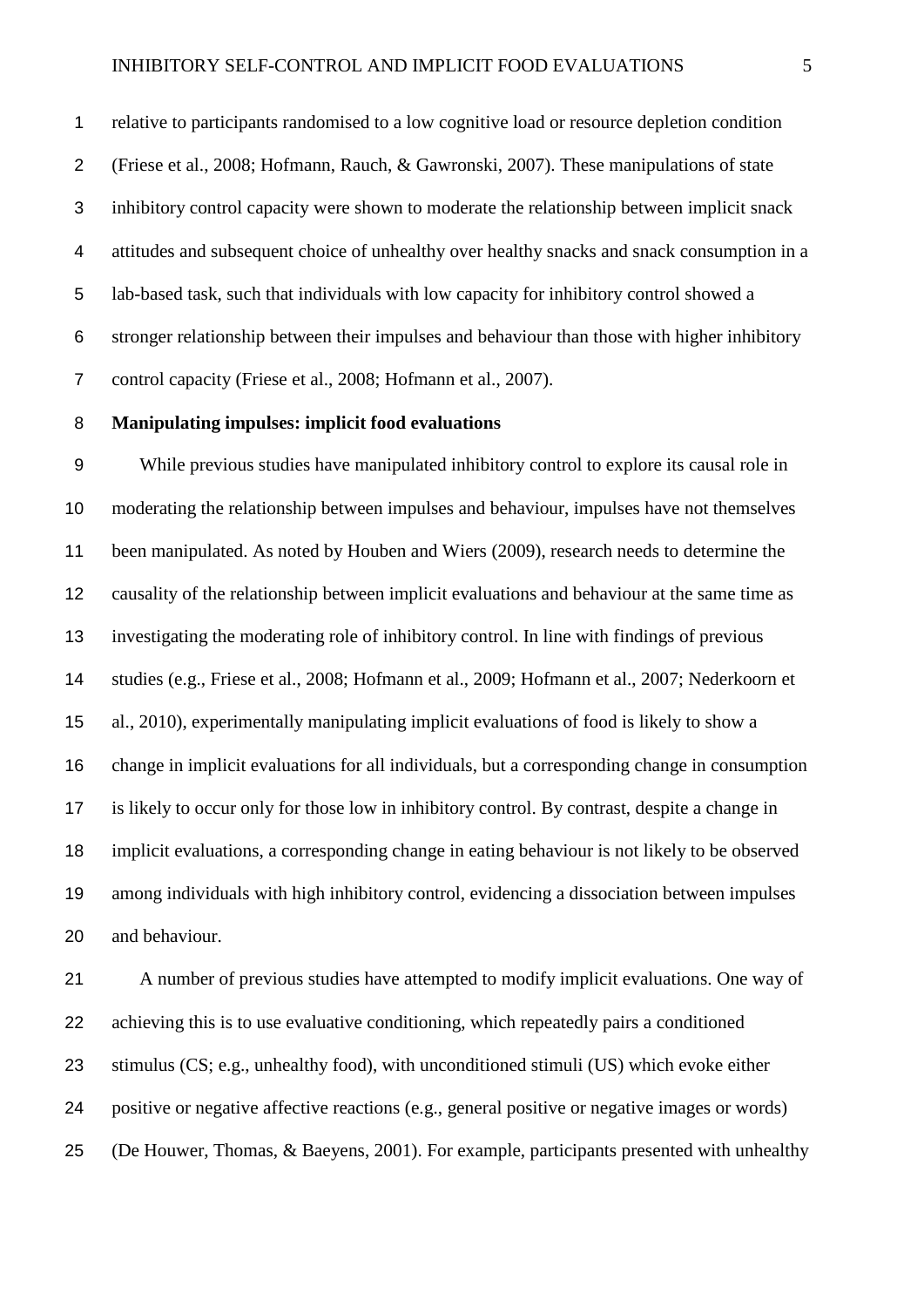food stimuli paired with aversive images of negative health consequences of consumption 2 subsequently evaluated those foods more negatively (Hollands, Prestwich, & Marteau, 2011; Lebens et al., 2011). This paradigm has also been applied in the alcohol domain, where presenting participants with alcohol-related stimuli paired with negative concepts resulted in a more negative implicit evaluation of alcohol (Houben, Havermans, & Wiers, 2010; Houben, Schoenmakers, & Wiers, 2010).

 Another approach to changing implicit evaluations is through a modified version of an implicit association test (IAT). This task requires participants to respond to one type of CS and negative US with one response key and to a comparison category CS and positive US with a separate response key (Ebert, Steffens, von Stulpnagel, & Jelenec, 2009). This training procedure works on the same principle as evaluative conditioning in that it provides contingent pairings of CS and US. However, in contrast to evaluative conditioning, which requires participants to simply watch a stream of pictures presented on a computer screen, the modified IAT requires participants to actively categorise the stimuli. A study using a modified IAT conducted in the consumer choice domain found that individuals trained to pair one brand of candy with negative stimuli and another brand with positive stimuli, consequently evaluated the negatively-paired brand more negatively than the comparison brand (Ebert et al., 2009). IAT re-training has also been reported to successfully modify implicit evaluations of the self, and of mathematics (Ebert et al., 2009; Forbes & Schmader, 2010)

 Implicit evaluation modification using evaluative conditioning or a modified IAT has achieved variable success in affecting subsequent behaviour toward CS. While some studies have shown effects of implicit evaluation training on subsequent behaviour, including alcohol consumption (Houben, Havermans, et al., 2010; Houben, Schoenmakers, et al., 2010), healthy snack choices (Hollands et al., 2011; Walsh & Kiviniemi, 2013), and motivation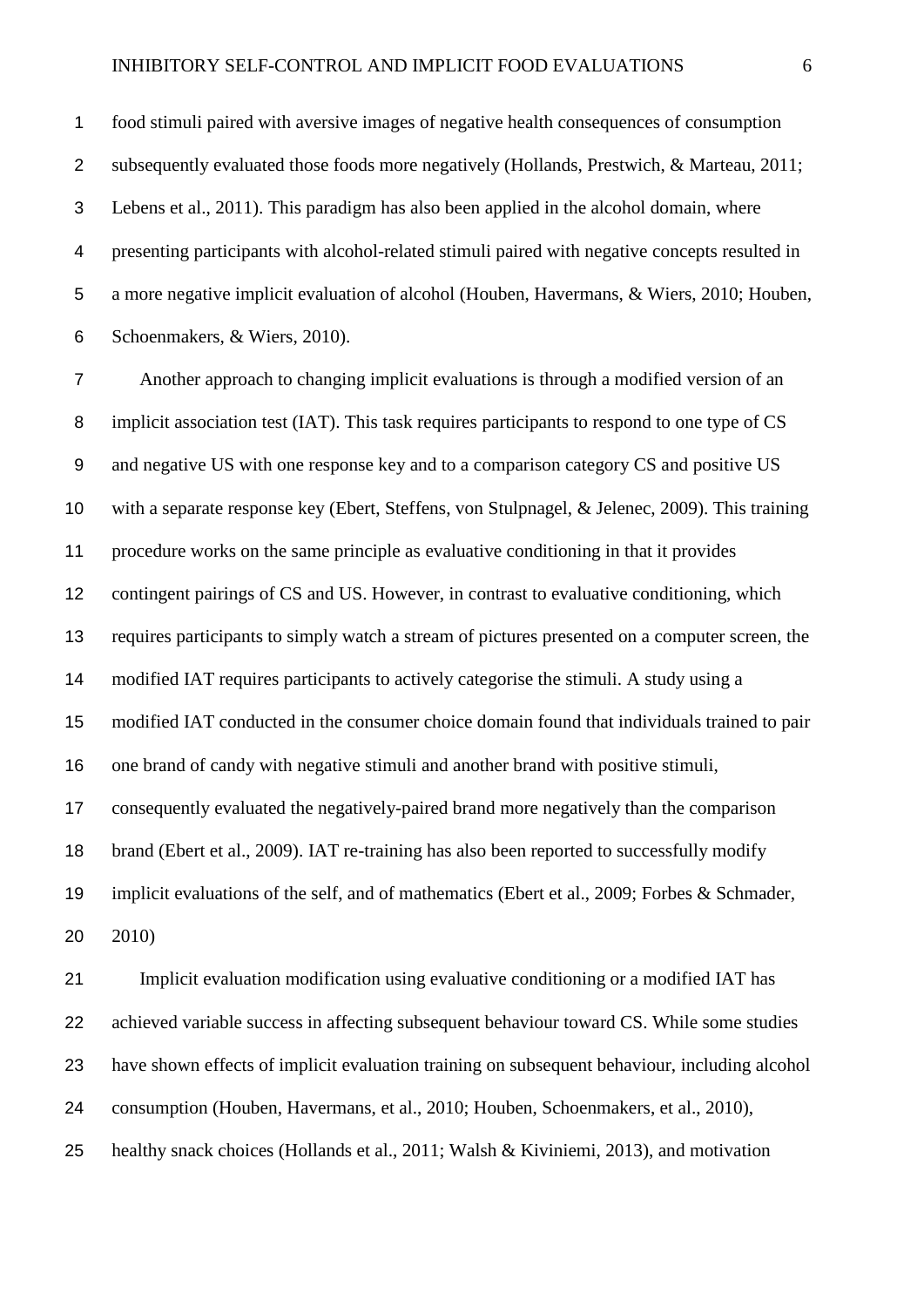toward solving math problems (Forbes & Schmader, 2010), a number of studies have not (Ebert et al., 2009; Lebens et al., 2011). These inconsistent findings regarding the training of implicit evaluations on subsequent consumptive behaviour may be attributable to individual differences in inhibitory control. Given that previous research has shown that impulses affect behaviour to a greater extent among individuals with low inhibitory control, the effect of implicit evaluation interventions on snack intake may be greater in these individuals (e.g., Friese et al., 2008; Hofmann et al., 2009; Hofmann et al., 2007; Houben & Wiers, 2009; Nederkoorn et al., 2010).

### **The current study**

 The current study aimed to investigate the moderating role of inhibitory self-control in the effect of changed food evaluations on subsequent food intake. In line with previous findings, we predicted that implicit food evaluations would become more negative among participants who were trained to pair food with negative stimuli, while implicit food evaluations would become more positive among participants trained to pair food with positive stimuli. However, because individuals with low inhibitory control are less successful at regulating impulses so that their behaviour is in line with goals or personal standards, we expected that the intervention would only affect subsequent consumption of unhealthy snacks for participants with low inhibitory self-control. The current study used a modified IAT to change implicit evaluations of unhealthy food. This ensured that participants were paying attention to the critical CS-US pairings by requiring them to actively categorise stimuli rather than simply viewing them being presented on the computer screen, as occurs in evaluative conditioning.

#### **Method**

## **Participants**

24 One hundred and forty-eight women between the ages of 17 and 25 years ( $M = 19.49$ , *SD =* 1.82) were recruited from Flinders University. The study advertisement targeted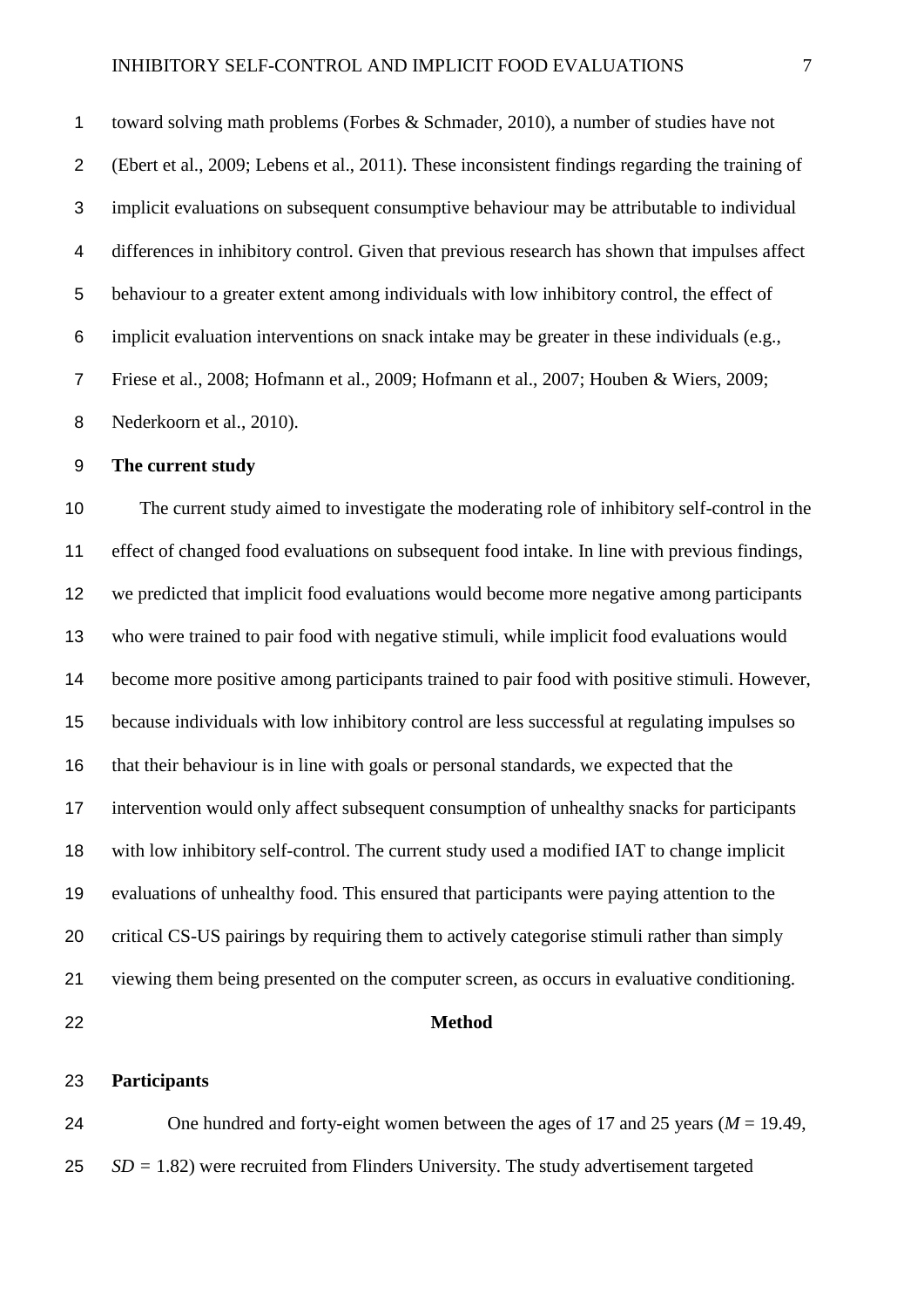individuals motivated to manage weight through healthy eating. This recruitment strategy was used as dual process models posit that motivation to control impulses (reflected in a goal of healthy eating for weight management) is important in the regulation of behaviour by the reflective system (Fazio & Towles-Schwen, 1999). Only women were recruited, as they have higher levels of food liking and craving than men (Cepeda-Benito, Fernandez, & Moreno, 2003; Zellner, Garriga-Trillo, Rohm, Centeno, & Parker, 1999). One hundred and seven first- year psychology student volunteers participated for course credit, and the remaining paid volunteers received a \$15 honorarium. The mean body mass index (BMI) of the sample was  $22.55$  (*SD* = 3.76). **Design**

11 The study used a 2 (training condition: positive, negative) x 2 (time: pre-training assessment, post-training assessment) mixed factorial design. Participants were randomised to either the food positive or the food negative training IAT. Participants (but not the experimenter) were blinded to the training conditions. Implicit food evaluations and snack intake were dependent variables. Inhibitory self-control was tested as a moderator.

#### **Materials**

 **Implicit food evaluation.** The modified implicit association test (IAT) consisted of three phases: (1) a pre-training assessment of implicit evaluations of unhealthy food, (2) a modified IAT training phase, and (3) a post-training assessment of implicit evaluations of unhealthy food (e.g., Kemps, Tiggemann, Martin, & Elliot, 2013). Implicit evaluation of unhealthy snack foods was measured and modified with a recoding-free IAT (IAT-RF, Rothermund, Teige-Mocigemba, Gast, & Wentura, 2009). In the IAT-RF, the response keys assigned to the target category change between trials rather than between blocks, as in the traditional IAT. This prevents participants from recoding into a two-category sorting task whereby the target category is grouped with one evaluative category on the basis of salience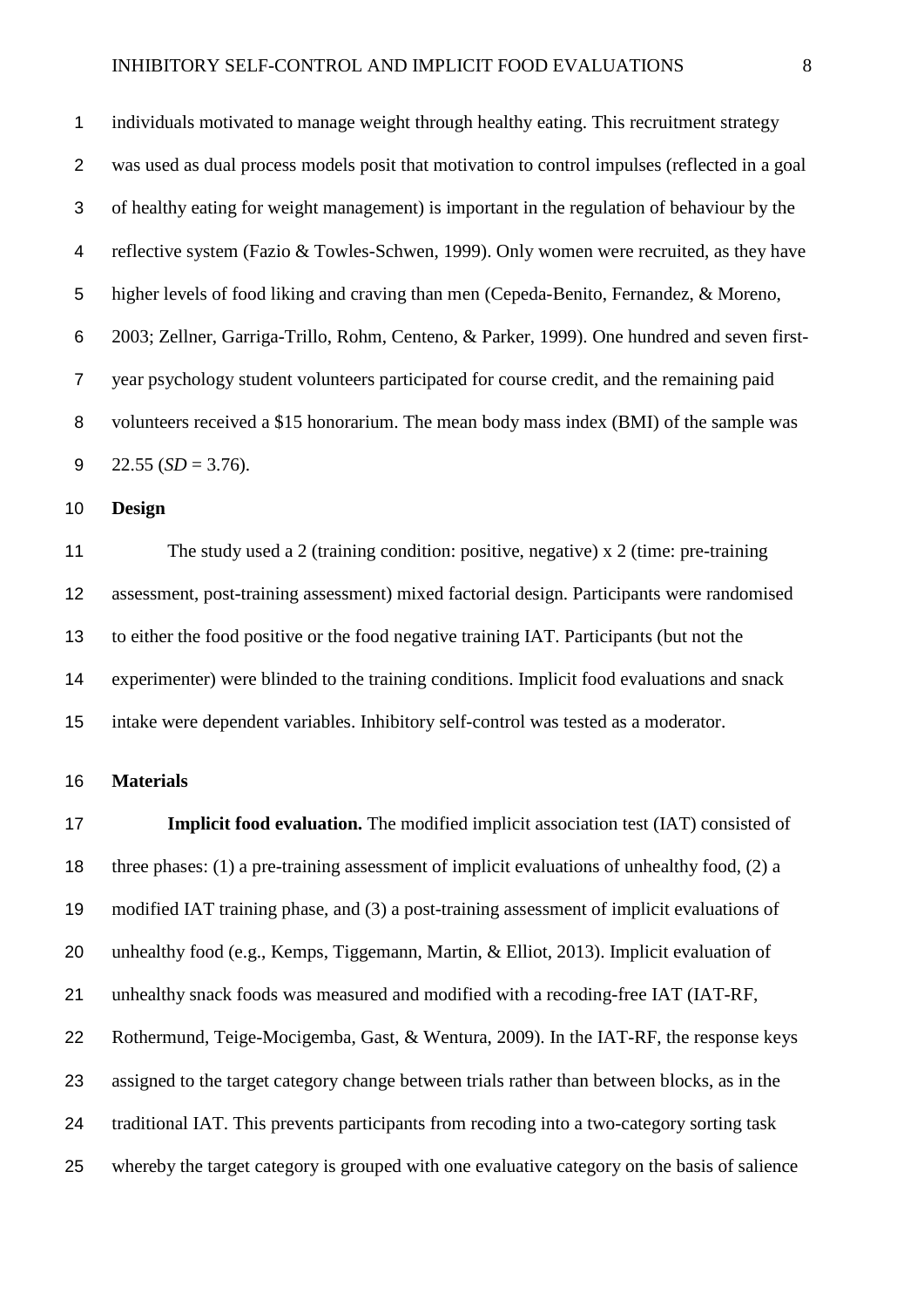or familiarity. Instead, participants must respond to the target stimulus based on its semantic category membership. This makes the IAT-RF a more valid assessment of implicit associations with the target concept (Houben, Rothermund, & Wiers, 2009; Rothermund et al., 2009).

 Participants sorted word stimuli belonging to three categories: two evaluative categories (positive and negative, labelled "I like" and "I dislike", respectively), and the target category ("food"). The evaluative category labels ("I like"/"I dislike") better reflect personal evaluations and decrease the influence of normative social evaluations of target stimuli compared with the traditional "positive/negative" or "pleasant/unpleasant" labels (Olson & Fazio, 2004). They have also been used in previous research (e.g., Craeynest, Crombez, Haerens, & De Bourdeaudhuij, 2007; Houben & Wiers, 2007; Nederkoorn et al., 2010). The positive evaluative stimuli were: holiday, pleasure, rainbow, gift, peace and friend; the negative evaluative stimuli were: accident, sickness, abuse, dead, fear, and pain. The food stimuli were chocolate, cake, ice-cream, chips, pizza, and hamburger, similar to those used in previous studies (e.g., Richetin, Perugini, Prestwich, & O'Gorman, 2007; Roefs, Herman, MacLeod, Smulders, & Jansen, 2005; Roefs & Jansen, 2002; Roefs et al., 2006). The stimuli between evaluative categories were matched on number of syllables, frequency, and arousal (Bradley & Lang, 1999), and were selected from previous IAT studies (e.g., Karpinski & Steinman, 2006; Olson & Fazio, 2004; Roefs et al., 2005). All words were presented in lower case letters.

 The evaluative category labels appeared fixed at the top left and right hand corners of the computer screen, and the food category label switched between the top left and right hand corners of the screen randomly throughout the task, so that it appeared on the same side as the positive label on 50% of food trials, and on the same side as the negative label on the remaining 50% of food trials. Word stimuli were presented individually in the centre of the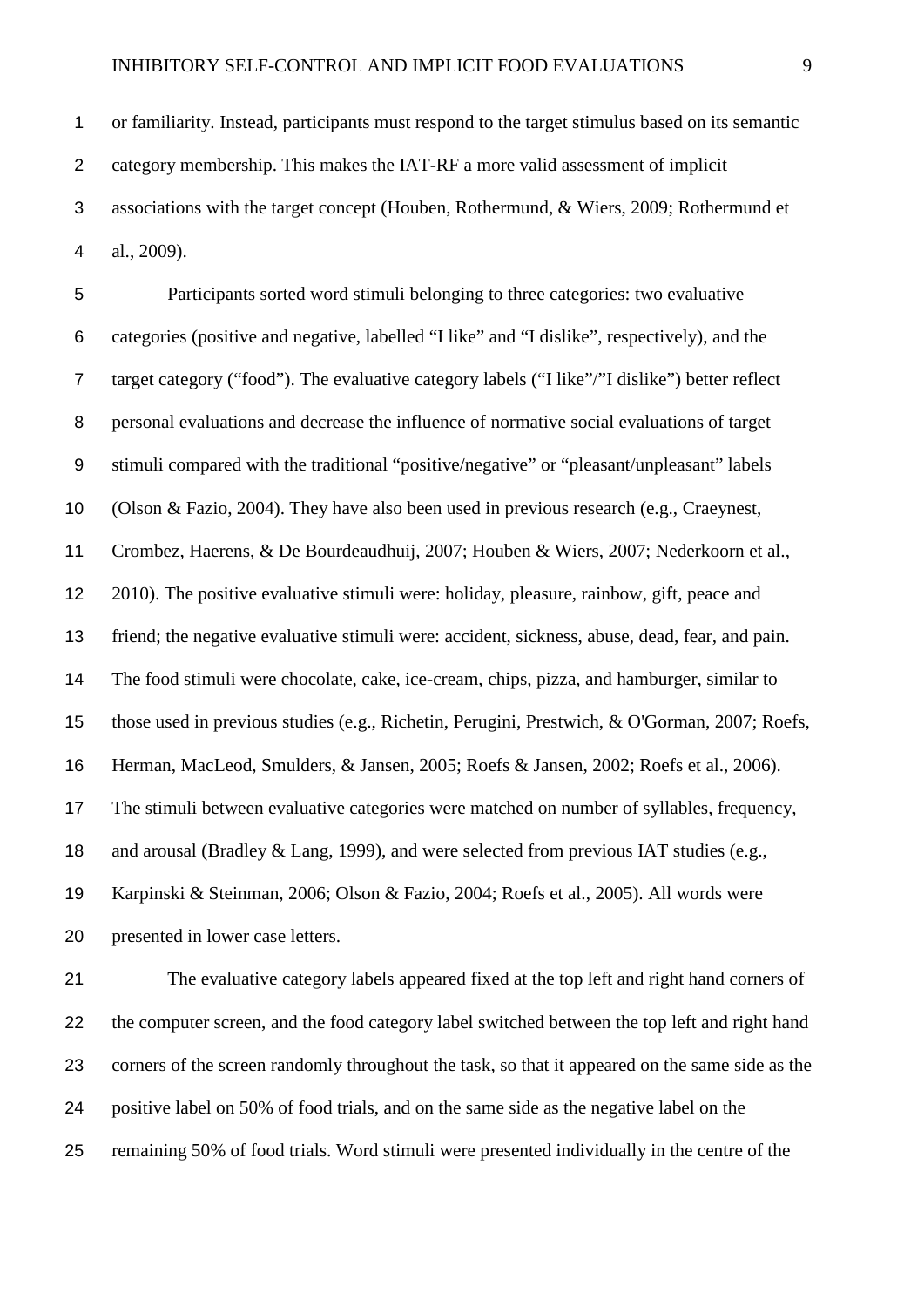screen. Participants were asked to respond by pressing a key designated to the position of the word's category on the screen (left or right). The task is easier when the concept 'food' and the attribute with which it is paired at the top of the screen are more strongly associated. Therefore, trials which required a response to food words with the same key as trials with positive words were expected to elicit a quicker response than those requiring a response with the same key as negative words, indicating a more positive implicit food evaluation.

 *Pre-training implicit food evaluation***.** The pre-training implicit association test (IAT) consisted of three blocks. The first was a practice block consisting of 24 trials, which required participants to categorise positive and negative word stimuli into their respective categories. Each positive and negative stimulus was presented twice. In the second practice block (36 trials), participants were required to categorise stimuli into both evaluative categories (i.e., positive and negative), and the target category (i.e., food). The response key assigned to evaluative categories (left and right) remained constant throughout the task, and was counterbalanced between participants. The response assignment of the target category however, switched randomly between trials, sharing a response key with the positive category on half of the trials (congruent trials), and sharing a response key with the negative category on the remaining half of the trials (incongruent trials). Each positive, negative, and food stimulus was presented twice. The third block was identical to the second, with the number of trials increased to 144, such that each positive, negative, and food stimulus was presented eight times. Three buffer trials were presented at the beginning of the test block and again after a short break halfway through the test phase. The buffer trials presented one positive, one negative, and one food word ("evil", "sunlight", and "hotdog", respectively). These gave participants a chance to re-focus their attention on the task after reading the instructions. Each block was preceded by a standardised set of instructions presented on the screen, which included a list of the words belonging to each category and the appropriate key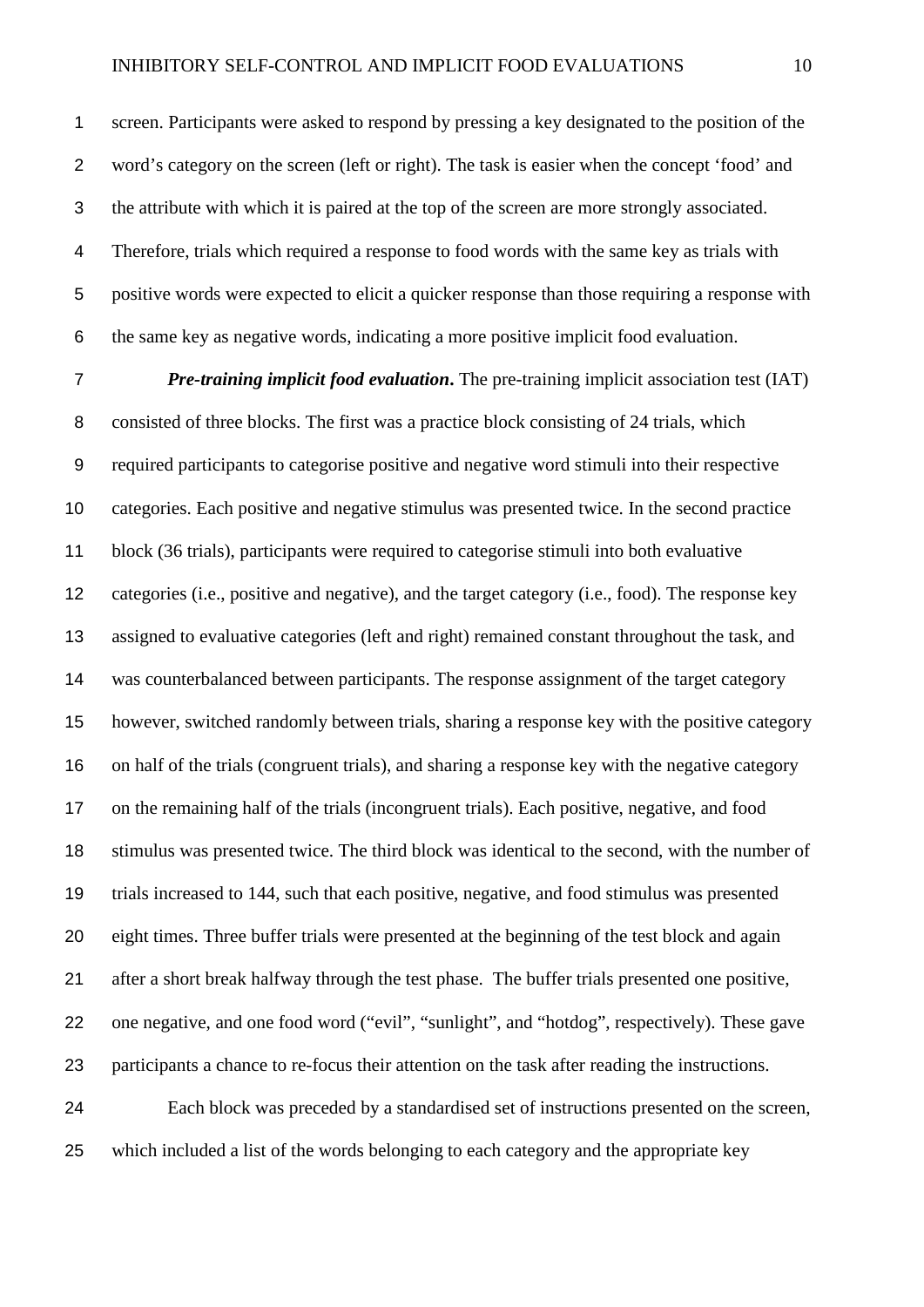responses for the evaluative categories. Participants were instructed to respond to each stimulus word as quickly and accurately as possible. On each trial, the category labels appeared at the top of the screen on the side of the appropriate response key. They were displayed 1500ms before presentation of the stimulus. Participants responded to the stimulus by pressing the appropriate response key (i.e., left 'z', or right '/'). The target stimulus remained on the screen until the participant responded. The inter-trial interval was 400ms. Accuracy and response times were recorded. The order of presentation of stimulus words was randomised within each block.

 *Modified IAT training***.** The training task resembled the third block of the pre-training IAT, except that participants randomised to the food positive condition paired food words mainly with positive words, while participants randomised to the food negative condition paired food words mainly with negative words. Participants in the food positive condition completed three blocks of 72 trials each (216 total), where 90% of the trials were congruent (food + positive), and 10% were incongruent (food + negative). Those in the food negative condition completed the same task, except the contingencies were switched: 90% of trials were incongruent (food + negative), and 10% were congruent (food + positive). Mirroring previous research (Kemps et al., 2013; Wiers, Rinck, Kordts, Houben, & Strack, 2010), a 90:10 response distribution was used to prevent a response bias from developing, and to reduce the obviousness of the contingency while still effectively training associations between food and positive or negative concepts.

 *Post-training implicit food evaluation***.** The post-training measure of implicit food evaluation was identical to the third block of the pre-training IAT.

 **Snack intake.** Intake of unhealthy snack food was assessed with a taste test (Coelho et al., 2009). Participants were presented with four full bowls of pre-weighed popular energy-dense snack foods: 80g of M&Ms (Mars, 2050 kilojoules [kJ]/100g), 30g of original salted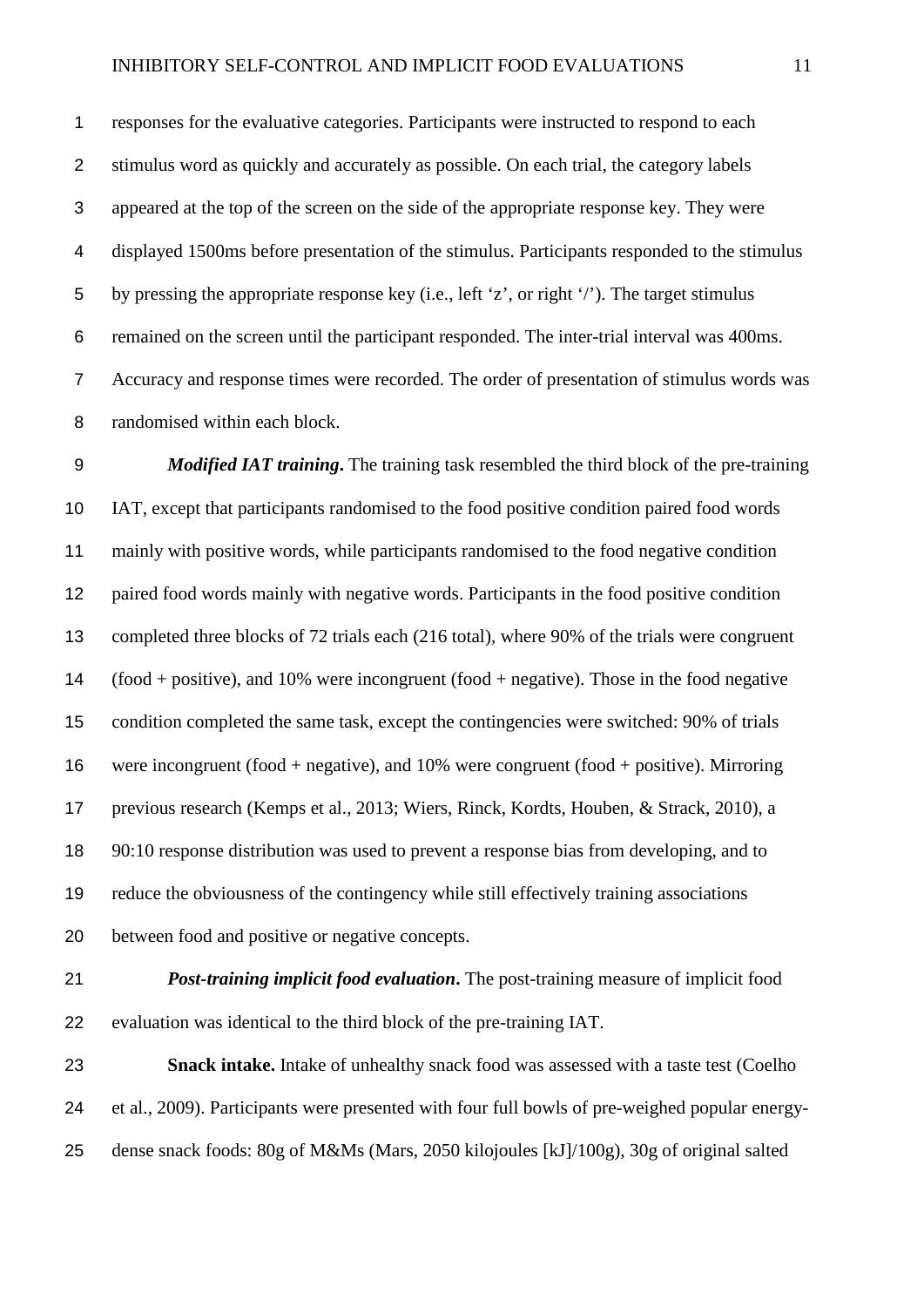chips (Smiths, 2190kJ/100g), 30g of Cheese Twisties (Smiths, 2080kJ/100g), and 80g of mini choc-chip cookies (White Wings, 1959kJ/100g). The placement position of the four bowls from left to right was counterbalanced across participants using a Latin square procedure with four orders. One paper-pencil format rating sheet containing six questions about the foods' sensory attributes (e.g., "How sweet is this product?"), answered on 100mm visual analog scales (ranging from "*not at all*" to "*extremely*") accompanied each bowl of food. The taste- test was presented to participants using a standardized verbal script, to avoid potential biases: "The next task is a taste-test. Please rate the sensory properties of each of the four snack products by placing a small vertical line on the scales provided. Please taste as much of the products as you need to make your ratings as accurate as possible. You will have 10 minutes to complete the task, which should be ample time. Once you have completed your ratings, feel free to go back and sample more of the products (any leftover will be thrown away), but please do not change your initial ratings. I will be in the next room setting up for the next participant." The pre- and post-taste test weight of each bowl was measured using sensitive and reliable weight scales, to measure intake without participants' knowledge. Food intake in grams was multiplied by the number of kilojoules (kJ) per gram in each food, and summed to give total intake in kJ.

 **Hunger**. A single item was used to assess subjective hunger: "Please indicate the place on the scale which best reflects your current level of hunger". Responses were made on a 7-point Likert scale ranging from 1 (*not hungry at all*), to 7 (*extremely hungry*).

 **Inhibitory self-control.** Inhibitory self-control was measured using the 6-item 22 inhibitory self-control scale (De Ridder, de Boer, Lugtig, Bakker, & van Hooft, 2011). The scale assesses the domain-general ability to inhibit unwanted behavioural impulses that are detrimental to long-term interests but bring immediate pleasure (e.g., "I am good at resisting temptation"). Participants respond by rating the extent to which each statement represents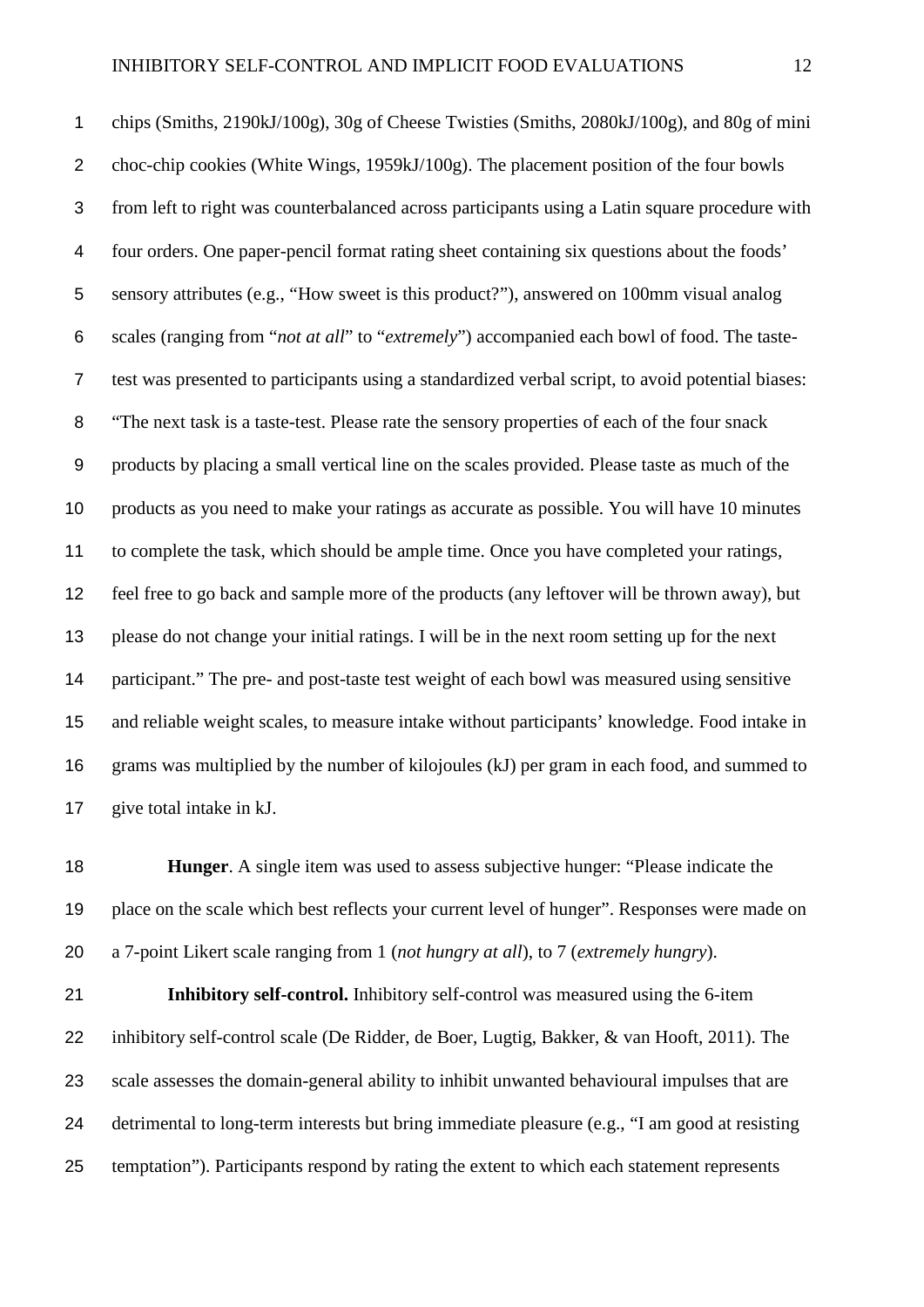them on 5-point likert scales ranging from 1 (*not at all like me*) to 5 (*very much like me*), with higher scores indicating higher levels of inhibitory self-control. De Ridder et al. (2011) demonstrated the predictive validity of the inhibitory self-control scale, showing that low inhibitory self-control predicted behaviours that are driven by unhealthy impulses (e.g., smoking cigarettes, drinking alcohol). Internal consistency of the scale was adequate, 6 Cronbach's  $\alpha = 0.68$ , although slightly lower than that observed in previous research, 7 Cronbach's  $\alpha$  in two different samples = .76, .78 (De Ridder et al., 2011).

 **Awareness of taste-test purpose.** Awareness of the purpose of the taste test measure of intake was assessed with a single open-ended probe question. Participants were asked "What do you think was the purpose of the taste-test?" and were categorised as being aware of the taste-test's purpose if their response referred to the assessment of food intake, self-control of eating, or resisting temptation.

#### **Procedure**

 Participants completed the experiment individually in the Applied Cognitive Psychology Laboratory. Each session ran for approximately 45 minutes. Participants were told that the experiment would investigate the relationship between language processing and taste perception. To equalise hunger levels, participants were asked to eat something 2 hours before their scheduled session, and to refrain from eating again until the experiment. Participants first completed the hunger scale, followed by the pre-training IAT, the training task, post-training IAT, and taste test. Subsequently, participants were asked to complete the measures of inhibitory self-control and taste-test awareness, and to disclose background information, including age, height and weight.

## **Data analysis**

 **Calculating IAT scores.** IAT scores from block 3 of the pre-training assessment and 25 the post-training assessment were calculated using the D600 algorithm (Greenwald, Nosek,  $\&$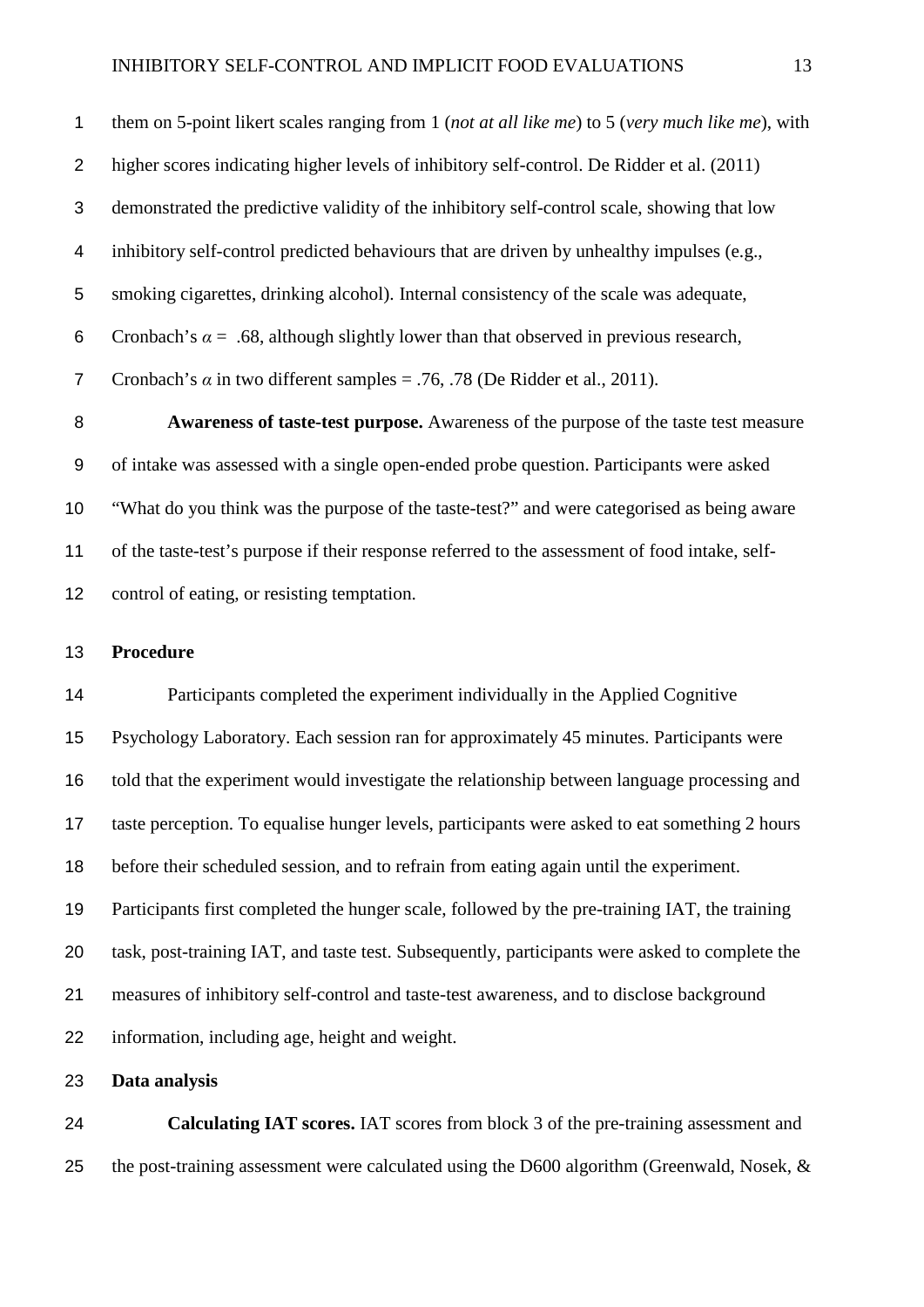Banaji, 2003), following the procedure specified for the analysis of single-category IATs by Karpinski and Steinman (2006). Namely, participants with an error rate greater than 20% were excluded from analysis (*n* = 22). However, the inclusion of these participants in analyses did not change the pattern of results. Trials with response times of less than 350ms or more than 10000ms were also discarded. Incorrect responses on the remaining trials were replaced with the mean of the response times from that block plus an error penalty of 400ms. Mean response times to food stimuli on congruent trials (where the food category shared a response key with positive category) were subtracted from the mean response times on incongruent trials (where the food category shared a response key with negative category). The difference between congruent and incongruent trials was divided by the standard deviation of all correct response times in the food trials to adjust for the effect of response variability on scores (Greenwald, Nosek, & Banaji, 2003; Karpinski & Steinman, 2006). Higher IAT scores indicate a more positive implicit evaluation of unhealthy snack food. **Statistical analyses.** Independent samples *t*-tests were conducted to compare the

 training conditions on baseline variables of age, BMI, hunger, pre-training implicit food evaluations, and inhibitory self-control; and to compare intake between participants who were aware and those who were not aware of the purpose of the taste test. The percentage of participants indicating awareness of the taste test purpose was compared between conditions using a chi square analysis. A one-sample *t*-test was conducted to assess whether pre-training IAT scores were significantly different from zero.

 As hunger and BMI have been found to play a role in implicit food evaluations, inhibitory control, and eating behaviour (Hofmann et al., 2009; Nederkoorn, Guerrieri, Havermans, Roefs, & Jansen, 2009; Seibt, Häfner, & Deutsch, 2007), we controlled for these variables in statistical analyses.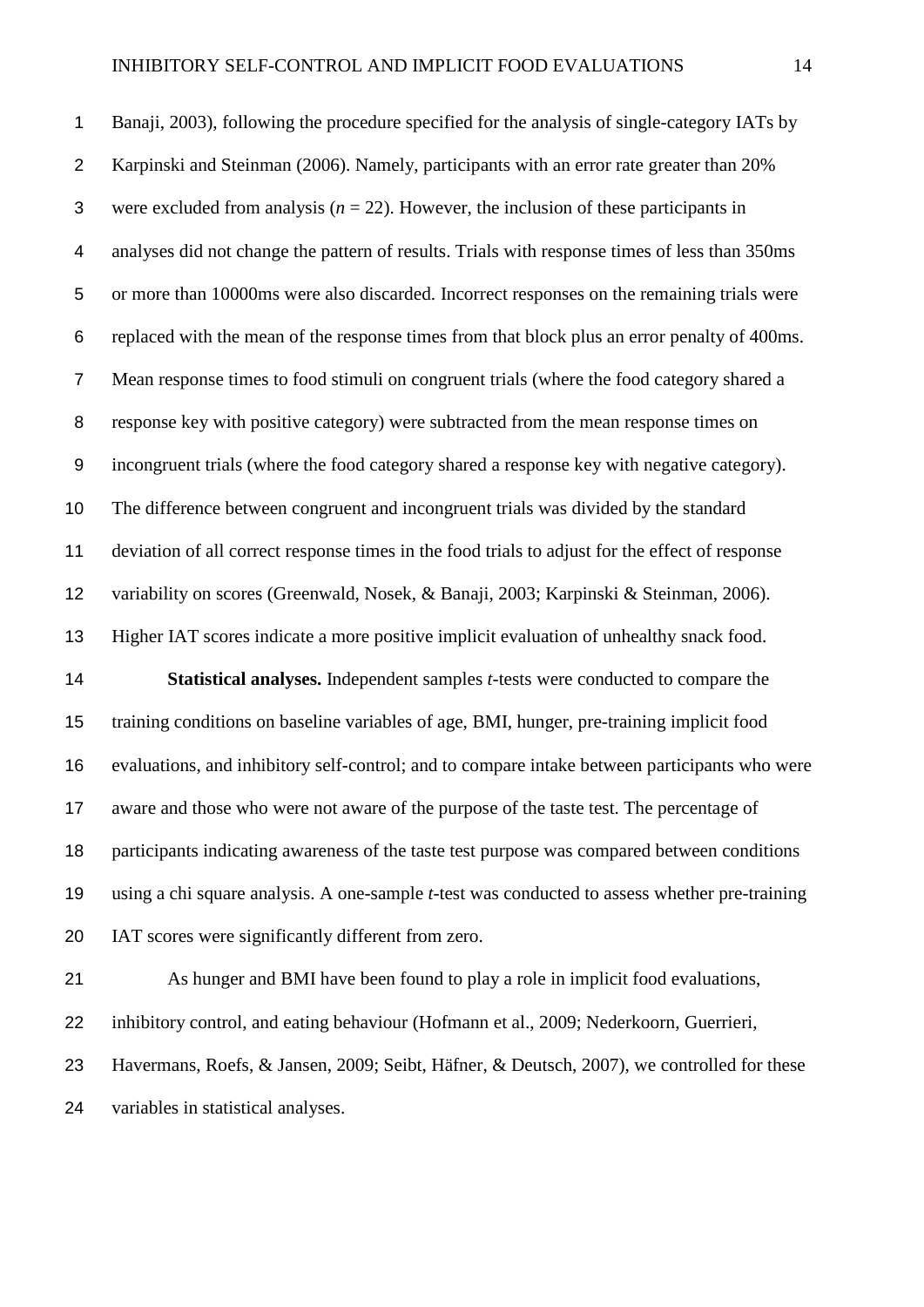| $\mathbf 1$      | A mixed model ANOVA compared changes in pre- to post-training implicit                                  |
|------------------|---------------------------------------------------------------------------------------------------------|
| $\overline{2}$   | associations between training conditions, and a univariate ANOVA compared intake between                |
| 3                | the training conditions. Multiple regression analyses were conducted to assess the main                 |
| 4                | effects of inhibitory control, pre- and post-training food evaluation, and change in implicit           |
| 5                | food evaluation from pre- to post-training on snack intake.                                             |
| 6                | The SPSS macro PROCESS was used to test whether inhibitory control moderated the                        |
| $\overline{7}$   | effect of training condition on both post-training implicit evaluations controlling for pre-            |
| 8                | training implicit food evaluations, and snack food consumption.                                         |
| $\boldsymbol{9}$ | <b>Results</b>                                                                                          |
| 10               | <b>Preliminary analyses</b>                                                                             |
| 11               | Descriptive statistics for baseline variables are shown in Table 1. Comparison of these                 |
| 12               | variables between participants assigned to the food positive training condition and the food            |
| 13               | negative training condition revealed no significant differences. Participants evaluated                 |
| 14               | unhealthy food positively at pre-training, and a one-sample <i>t</i> -test revealed that the pre-       |
| 15               | training implicit evaluation score was significantly different from zero, $t(125) = 7.80$ , $p <$       |
| 16               | .001, $d = 1.40$ , 95% CI (0.07, 0.12).                                                                 |
| 17               | Intake of snack food was significantly higher among participants who indicated                          |
| 18               | awareness of the purpose of the taste test ( $n = 20$ , $m = 1459.38$ , $sd = 1216.18$ ) than those who |
| 19               | were not aware, $(n = 128, m = 835.13, sd = 608.67), t(20.51) = -2.25, p = .04, d = .65, 95\%$          |
| 20               | CI (-1201.59, -46.91). Therefore, in line with Coelho, Jansen, Roefs, and Nederkoorn (2009),            |
| 21               | participants who indicated awareness of the purpose of the taste-test were excluded from                |
| 22               | analyses of intake as they did not complete the taste-test measure of intake as intended.               |
| 23               | Four outliers were detected in food consumption data. Deleting or changing these did                    |
| 24               | not exert a significant effect on the results: namely, any significant results did not change to        |
| 25               | non-significant, and vice versa. Therefore, these participants were retained for analysis.              |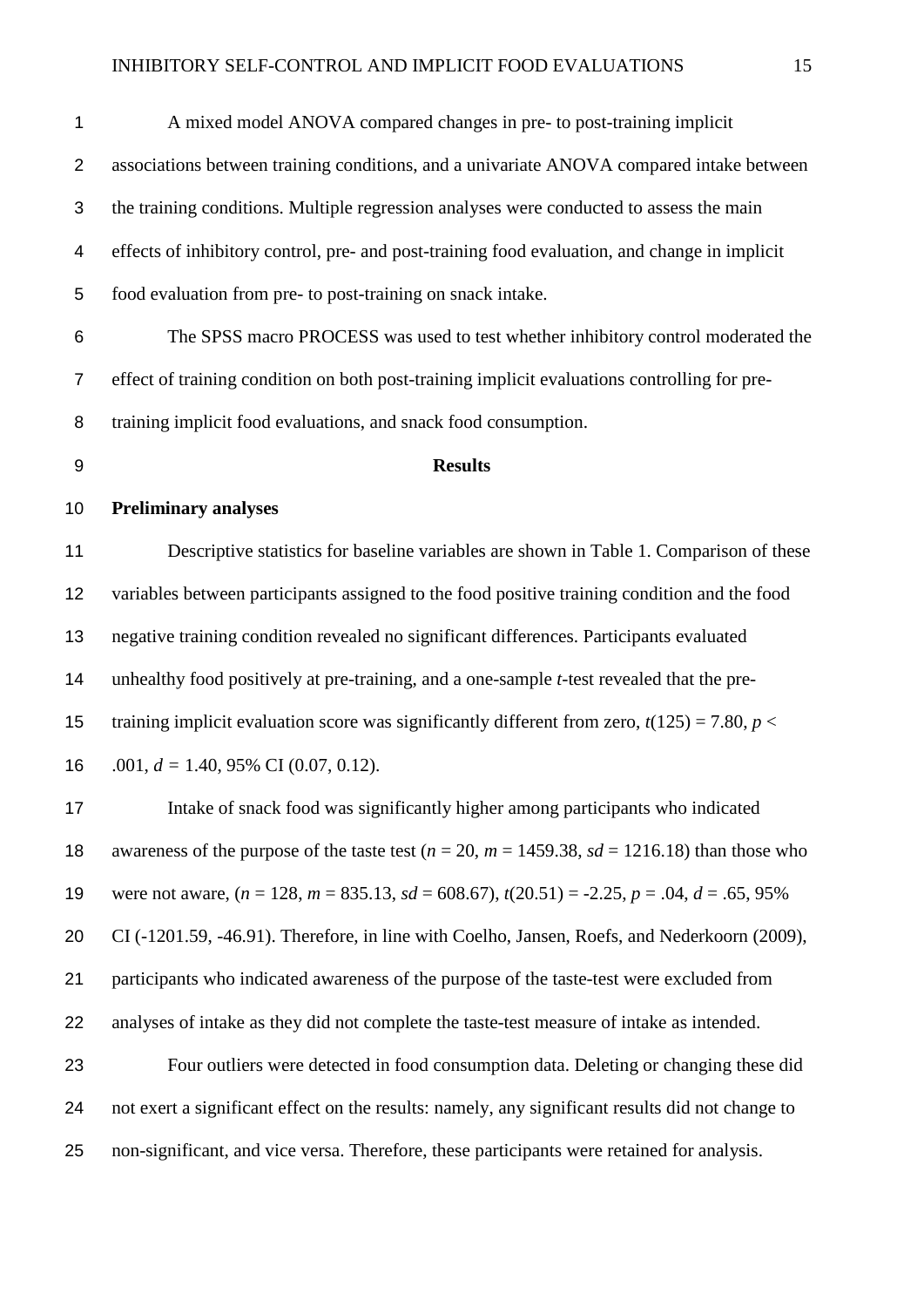**Main effects**

 **Effect of IAT training on change in implicit food evaluation.** A 2 (training 3 condition: food + positive, food + negative) x 2 (time: pre-training, post-training) mixed model ANOVA was conducted to assess the effect of the training on implicit food evaluation. As predicted, there was a significant interaction between training condition and time, *F*(1, 6 124) = 5.00,  $p = .03$ , partial  $\eta^2 = .04$ . Paired samples *t*-tests revealed that participants trained to associate food with negative words showed a significant decrease in IAT scores (Figure 1), indicating a more negative implicit food evaluation at post-training than at pre-training, *t*(61)  $= 3.88, p < .001, d = .46, 95\% \text{ CI } (0.04, 0.11)$ . However, participants trained to associate food with positive words did not show a significant change in implicit food evaluation following 11 the training,  $t(63) = 0.19$ ,  $p = .85$ , 95% CI (-0.04, 0.05). **Effect of IAT training, inhibitory control, and implicit food evaluations on snack food consumption.** A univariate ANOVA revealed that the training conditions did not differ 14 significantly on snack consumption (Table 1),  $F(1, 120) = 1.22$ ,  $p = .27$ . Results of four 15 separate regression analyses showed that neither inhibitory control,  $\beta$  = -0.04, *t*(3, 119) = - 0.43, *p* = .67, 95% CI (-33.24, 21.38); pre-training implicit food evaluation, *β =* 0.12, *t*(3,103) = 1.24, *p* = .22, 95% CI (-305.80, 1329.58); post training implicit food evaluation, *β =* 0.14, *t*(3,103) = 1.45, *p* = .15, 95% CI (-155.22, 997.39), or change in implicit food evaluation from pre- to post-training, *β =* -0.06, *t*(3,103) = -.058, *p* = .57, 95% CI (-768.30, 421.57), significantly predicted snack consumption. **Moderation of training effects by inhibitory self-control.**

 **Moderation of IAT training effect on change in implicit food evaluation.** The SPSS macro, PROCESS (Hayes, 2012), was used to test whether inhibitory self-control moderated the effect of training on post-training implicit food evaluations while controlling for pre-training levels. The predictors (training condition and inhibitory self-control) were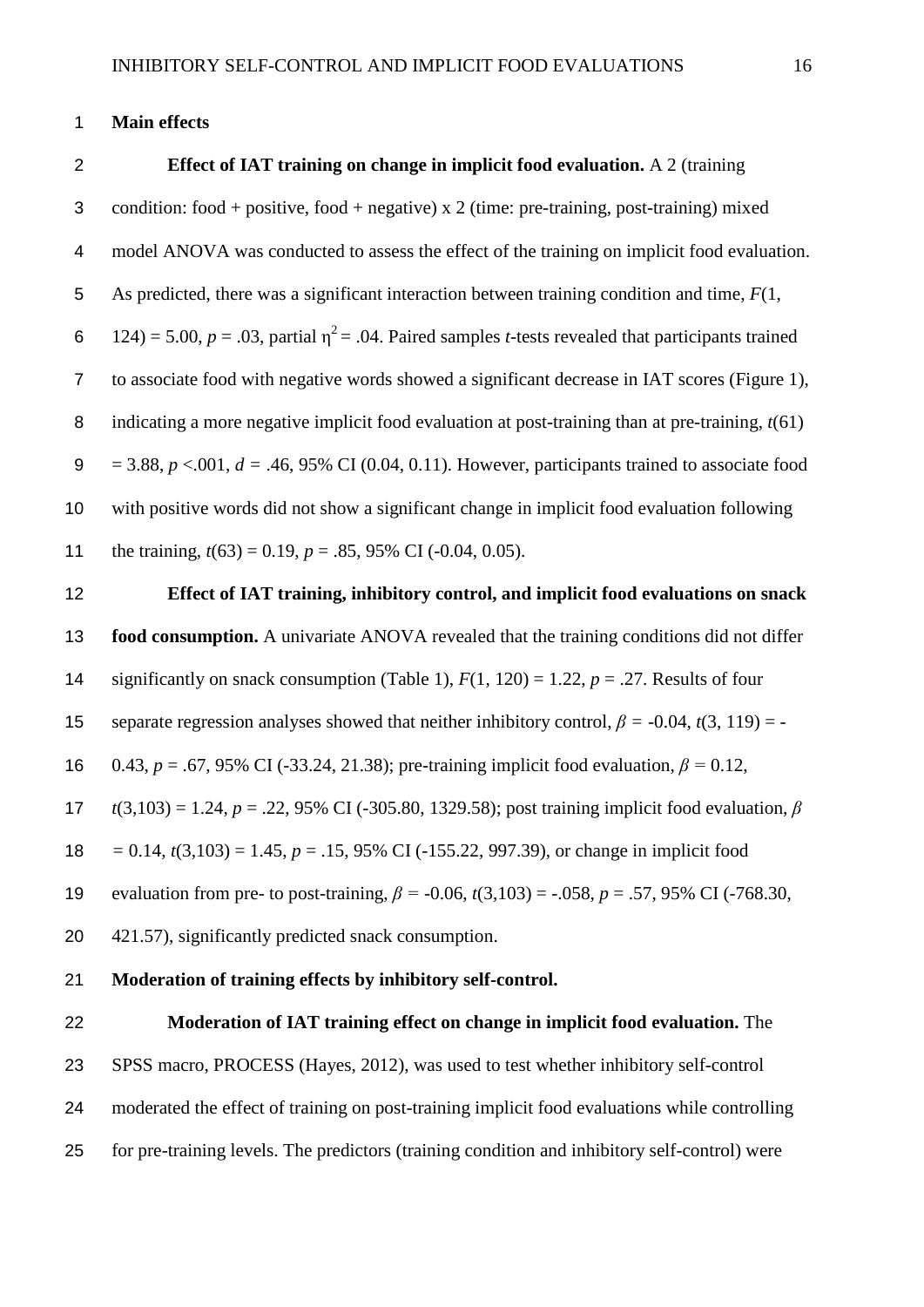first regressed on the outcome variable (post-training implicit food evaluation), and then the interaction term (product of the predictors) was added to the model. The interaction term (product of training condition and inhibitory self-control) did not significantly predict implicit food evaluation at post-training, *B = -*0.002, *t*(120) = -0.30, *p* = .76, 95% CI (-0.02, 0.01), indicating that the effect of training condition on implicit food evaluation did not vary according to participants' inhibitory self-control levels.

 **Moderation of IAT training effect on snack intake.** A similar analysis was conducted to assess whether inhibitory self-control moderated the effect of training on consumption of unhealthy snacks. The interaction term (product of training condition and 10 inhibitory self-control) was a marginally significant predictor of intake,  $B = -52.95$ ,  $t(117) = -1$  1.94, *p* = .05, 95% CI (-106.92, 1.02). To explore this interaction, simple slopes were estimated at plus ("high") and minus ("low") one SD from the sample mean for inhibitory self-control. As shown in Figure 2, training condition predicted snack food intake among participants with low inhibitory self-control, such that those in the food negative condition 15 consumed less snack food than those in the food positive condition,  $B = 320.24$ ,  $t(117) =$  2.08, *p* = .04, 95% CI (15.58, 624.91). However, training condition did not predict snack food intake among participants with high inhibitory self-control, indicating that snack intake among those with high inhibitory self-control was not affected by the training they completed, *B = -*105.35, *t*(117) = -0.68, *p* = .50, 95% CI (-410.78, 200.08).

# **Additional analysis of awareness of taste-test purpose.**

 Because there was a significant difference in snack intake between participants who were aware of the purpose of the taste test and those who were not, we re-ran the previous analysis including awareness as an additional predictor. The two-way interaction term representing the product of training condition and awareness was a significant predictor of snack intake, *B = -*725.65, *t*(132) = -2.08, *p* = .04, 95% CI (-1415.35, -35.95), indicating that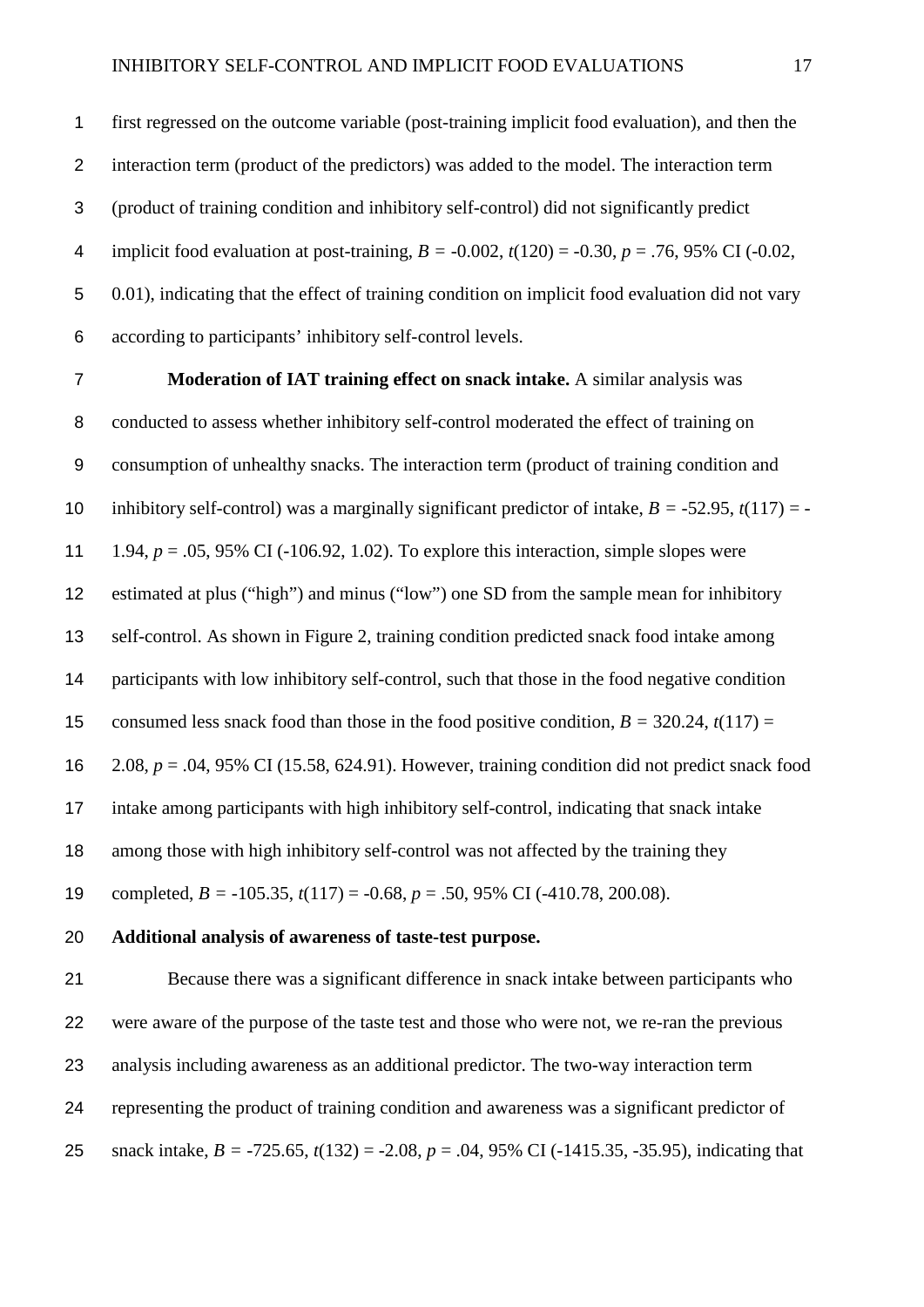| $\mathbf 1$      | awareness of the purpose of the taste test moderated training effects on snack intake. As               |
|------------------|---------------------------------------------------------------------------------------------------------|
| $\overline{2}$   | shown in Figure 3, simple slopes analysis revealed that among participants who indicated                |
| $\mathfrak{B}$   | awareness of the taste test purpose, training condition fell just short of significance in              |
| 4                | predicting snack food intake, with participants in the negative training condition eating more          |
| $\sqrt{5}$       | than those in the positive training condition, $B = -608.06$ , $t(132) = -1.86$ , $p = .06$ , 95% CI (- |
| 6                | 1253.21, 37.10). However, training condition clearly did not predict snack food intake among            |
| $\overline{7}$   | participants who did not indicate awareness of the taste test purpose, $B = 117.59$ , $t(132) =$        |
| 8                | 0.95, $p = .34$ , 95% CI (-127.78, 362.97). In addition, the two-way interaction term                   |
| $\boldsymbol{9}$ | representing the product of training condition and inhibitory control was not statistically             |
| 10               | significant, $B = -49.25$ , $t(132) = -1.65$ , $p = .10$ , 95% CI (-108.25, 9.76), indicating that with |
| 11               | all participants included in the analysis, inhibitory control did not moderate training effects         |
| 12               | on intake. Furthermore, the three way interaction term (product of training condition,                  |
| 13               | inhibitory self-control, and awareness) was not a significant predictor of intake, $B = -45.02$ ,       |
| 14               | $t(132) = -0.44$ , $p = .66$ , 95% CI (-245.32, 155.28), suggesting that the moderation of training     |
| 15               | on intake by inhibitory self-control did not significantly differ between participants aware and        |
| 16               | those not aware of the taste-test purpose.                                                              |
|                  |                                                                                                         |

# **Discussion**

 The current study used a modified IAT to change implicit evaluations of unhealthy food and tested its effects on subsequent intake of unhealthy snack foods. The intervention successfully modified implicit food evaluations; however a corresponding effect on snack food intake was only found among participants with low inhibitory self-control.

**Effect of training on implicit food evaluations**

 As expected, participants assigned to the food negative training condition showed a significant change in their implicit food evaluations from pre- to post-training in the negative direction. These results are consistent with previous studies showing that repeated pairing of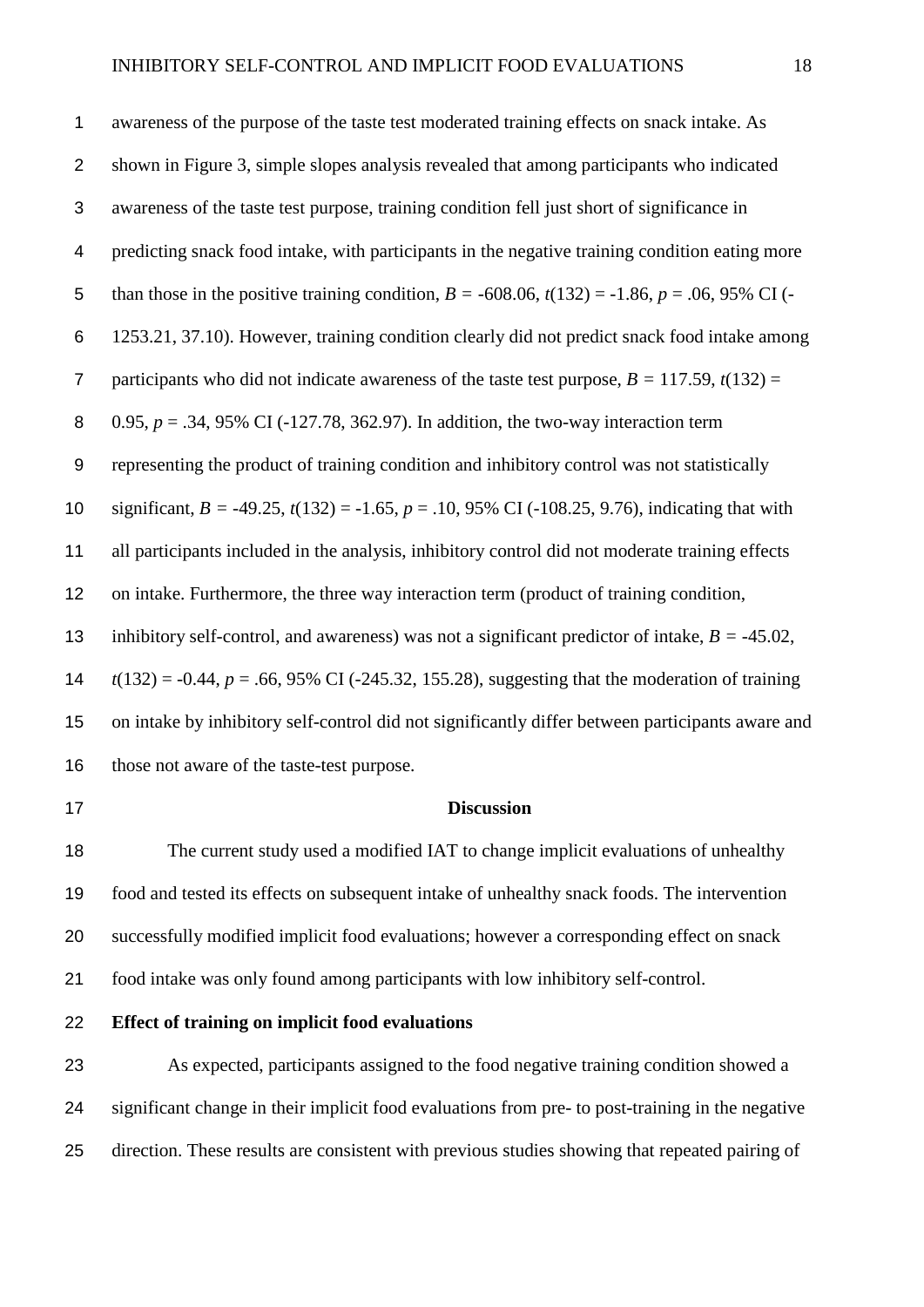appetitive stimuli with negatively valenced stimuli changes implicit evaluations of those 2 stimuli to become more negative (e.g., Ebert et al., 2009; Houben, Havermans, et al., 2010; Houben, Schoenmakers, et al., 2010; Lebens et al., 2011).

 Participants in the food positive training condition in contrast, showed no change in their implicit food evaluations. Some studies have shown a change toward a more positive implicit evaluation of a food category following the pairing of food CS with positive US (e.g., Lebens et al., 2011); however, in contrast to the current study, these studies trained participants to develop positive attitudes toward healthy foods. The absence of an effect of food positive training on implicit food evaluations here may have been due to a ceiling effect: participants in our sample already evaluated unhealthy food very positively at pre-training. The training may therefore only be effective at reversing an existing implicit positive food evaluation, rather than making it stronger. A similar finding occurred in the alcohol domain (but showing a floor effect), where participants were trained to associate alcohol with negative concepts. Participants already showed a negative implicit evaluation of alcohol at pre-training, and subsequently showed no significant change in implicit alcohol evaluations from pre- to post-training (Houben, Havermans, et al., 2010).

# **Moderation of training effects by inhibitory self-control**

 As predicted, implicit evaluation training affected snack intake only for participants low in inhibitory self-control. Specifically, training participants with low inhibitory self-control to pair food with negative stimuli led them to consume less unhealthy snack food. It is likely that their lower inhibitory control ability rendered the change in implicit food attitudes more influential on subsequent eating behaviour (Hofmann et al., 2009; Hofmann et al., 2007). The lack of training effects for participants with high inhibitory self-control could be attributable to their enhanced capacity to inhibit unwanted impulses toward unhealthy food and act in a manner consistent with their personal standards for healthy eating (Hofmann et al., 2009;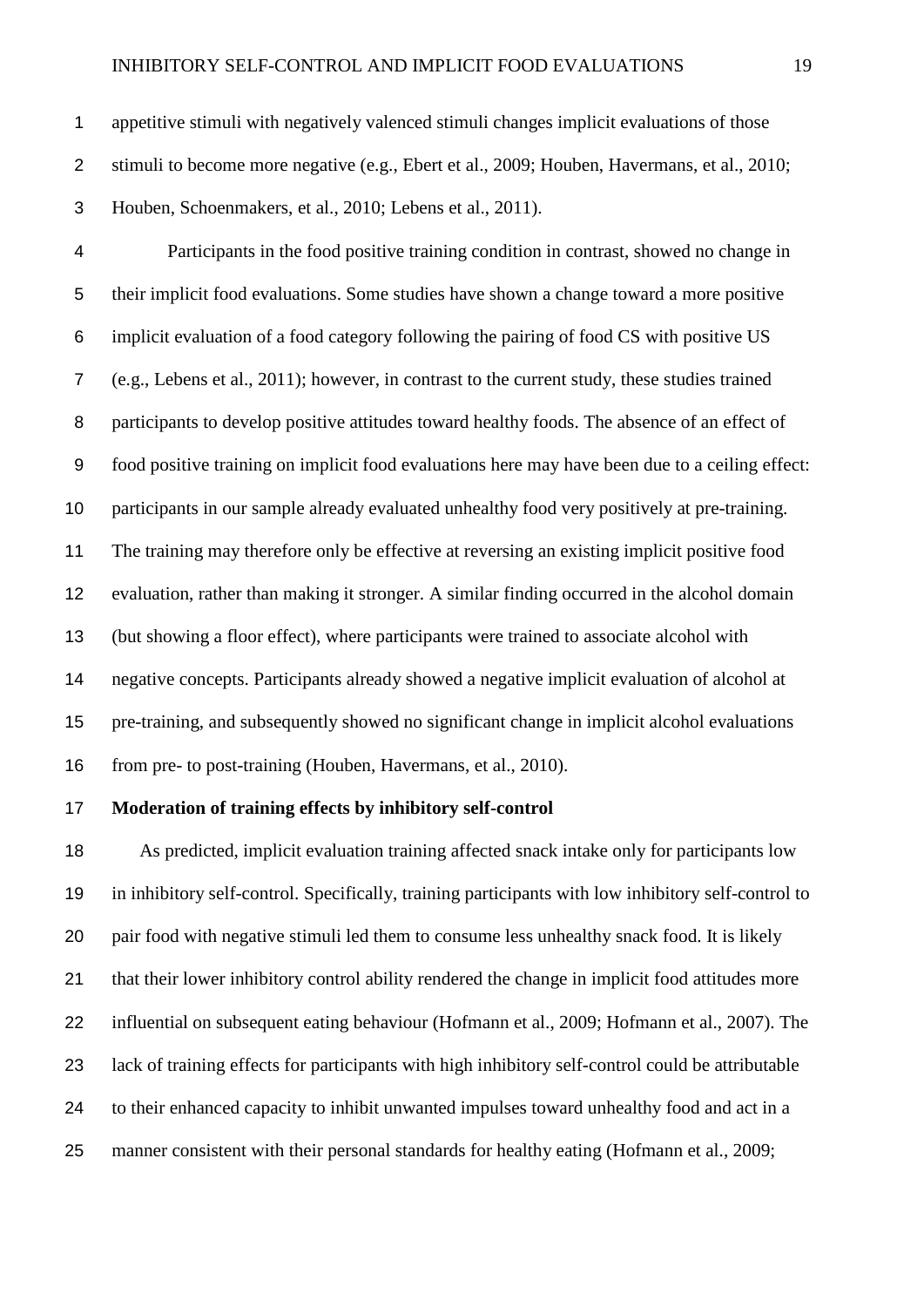Hofmann et al., 2007). The current findings support previous research which has 2 demonstrated the moderating role of state inhibitory control, both measured (Hofmann et al., 2009) and experimentally manipulated (Friese et al., 2008; Hofmann et al., 2007), in the relationship between individuals' pre-existing implicit food evaluations and subsequent eating behaviour. The current study extends this correlational work, in demonstrating for the first time the moderating role of trait inhibitory self-control in the effect of experimentally- manipulated implicit food evaluations on subsequent food consumption. Thus, the results suggest that interventions targeting implicit food evaluations may only be effective at changing subsequent food consumption for individuals low in inhibitory self-control. By contrast, inhibitory self-control did not moderate the effect of training condition on post-training implicit food evaluation after controlling for pre-training levels. This indicates that the training protocol was effective at changing implicit evaluations of food for all participants regardless of their level of inhibitory self-control. While individuals with higher inhibitory self-control would be expected to be able to inhibit unwanted impulses and act in a manner consistent with personal goals (e.g., limit unhealthy snack intake despite positive evaluations of food, supported by the current results) (Deutsch & Strack, 2006; 17 Strack & Deutsch, 2004), there is no reason to expect that their impulses themselves would be more resistant to change than for individuals with lower inhibitory self-control, which is consistent with the finding that inhibitory self-control moderated the effect of training on snack food consumption, but not implicit food evaluations.

**Theoretical implications**

 Theoretically, the finding that inhibitory self-control moderates the relationship between experimentally manipulated implicit food evaluations and subsequent food intake supports dual process models of behaviour which posit that inhibitory control of impulses (an 25 operation of the reflective system) moderates the effect of impulses on behaviour (Deutsch  $\&$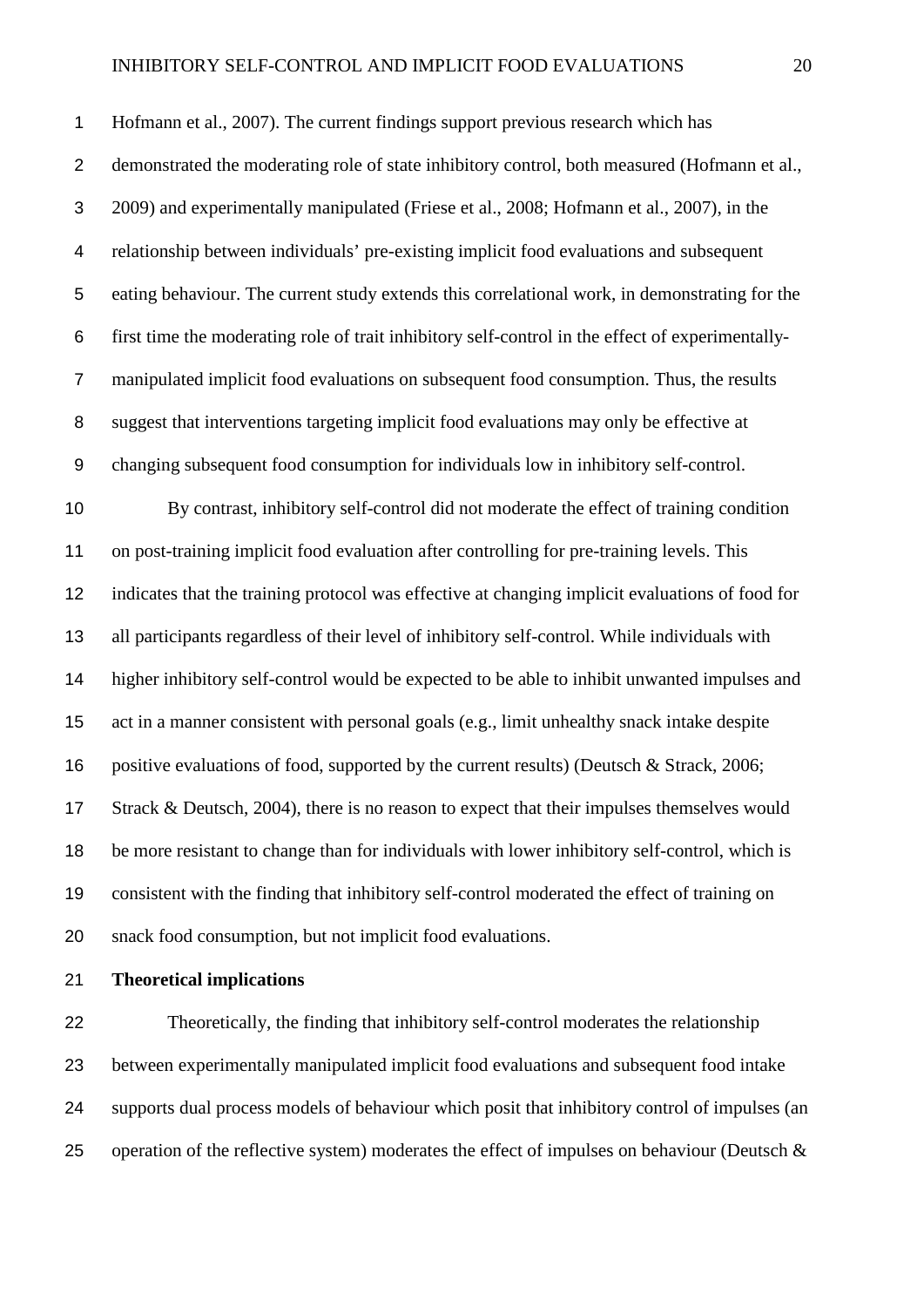Strack, 2006; Strack & Deutsch, 2004). Furthermore, although the effect of impulse change (i.e., modification of implicit evaluations of unhealthy food) on subsequent consumptive behaviour depends on inhibitory self-control, modification of impulses themselves does not. This demonstrates that operations of the impulsive system are no more resistant to change among individuals with high inhibitory self-control than those with low inhibitory self- control, but rather that those with high inhibitory self-control evidence a dissociation between these impulses and subsequent behaviour. This would hold true even in the direction that would promote an increase in unhealthy behaviour, that is, a more positive implicit food evaluation, as demonstrated by the finding that participants with high inhibitory self-control ate less food in the food positive than the food negative training condition. In contrast, snack consumption among participants with low inhibitory self-control was consistent with the expected effects of the training conditions: those in the food positive condition ate more than those in the food negative condition. A similar dissociation between impulses and eating behaviour has been observed among individuals high in eating disorder symptomatology. In particular, Ellis, Kiviniemi, and Cook-Cottone (2014) recently showed that only for individuals with low levels of eating disorder symptomatology did implicit affective associations with fruit predict their choice of fruit over snacks. This is consistent with both dual process models, and with the current findings, as eating disorder symptomatology is in part characterised by high levels of self-control over eating (Ellis et al., 2014). Impulse control is a multifaceted construct. The current study focused on just one

 aspect of impulse control, namely, trait inhibitory self-control. By contrast, Hofmann et al. (2009) tested three subcomponents of impulse control: inhibitory control, executive attention, and affect regulation, and demonstrated that each of these constructs independently moderated the relationship between implicit candy attitudes and subsequent intake. Future research could consider testing the moderating role of the various impulse control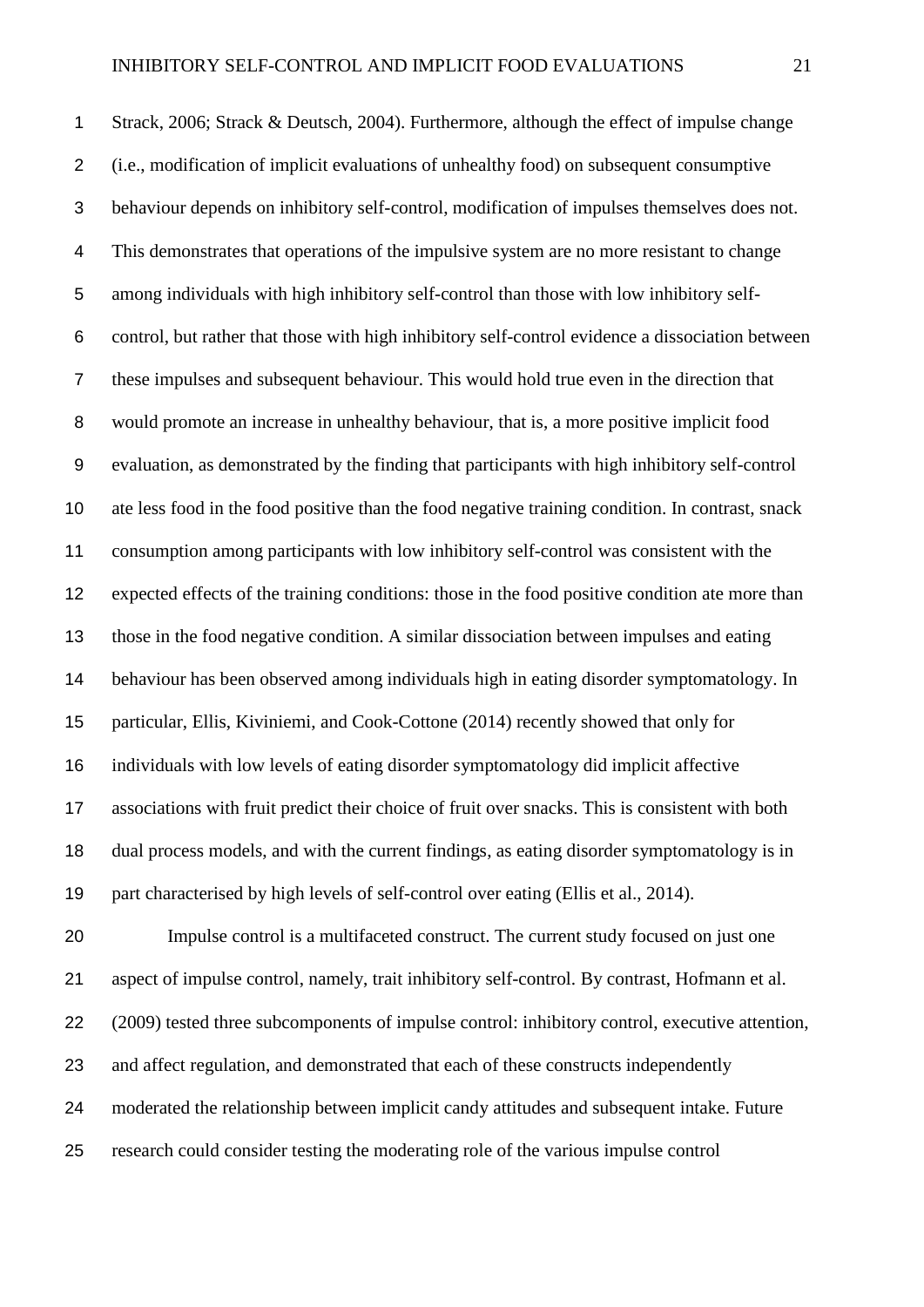subcomponents in an experimental design which manipulates implicit food evaluations as was done in the current study, and thus contribute to a more comprehensive understanding of the different aspects of impulse control.

# **Practical implications**

 The observation that inhibitory self-control moderates the effect of experimentally manipulated implicit food evaluations on snack intake suggests that interventions that aim to modify implicit attitudes toward food to reduce unhealthy eating behaviour may be most suitable for individuals with low levels of inhibitory self-control. By contrast, interventions that aim to increase the cognitive accessibility of the goal of weight management as a means of reducing unhealthy eating may be better suited to individuals high in self-control. In support, a correlational study by Haynes, Kemps, Moffitt, and Mohr (2014) showed that cognitive accessibility of the goal of weight management predicted snack intake among individuals with high levels of trait self-control, but not those with low self-control. Previous interventions aimed at changing implicit food evaluations as well as those aimed at increasing cognitive goal accessibility have produced inconsistent results (e.g., Ebert et al., 2009; Harderwijk, 2010; Kroese, Adriaanse, Evers, & De Ridder, 2011; Walsh & Kiviniemi, 2013). This may have been because individual differences in self-control were not taken into account. The current findings demonstrate the value of screening individuals for inhibitory self-control so as to tailor interventions to optimise their impact. For example, individuals with low inhibitory self-control are likely to benefit from modification of implicit food evaluations, while individuals with high self-control would most likely benefit from increased cognitive goal accessibility. The inhibitory self-control scale may provide a useful brief screening tool to select individuals for the particular intervention that is likely to be the most effective at reducing unhealthy eating. Future research investigating this possibility would be valuable.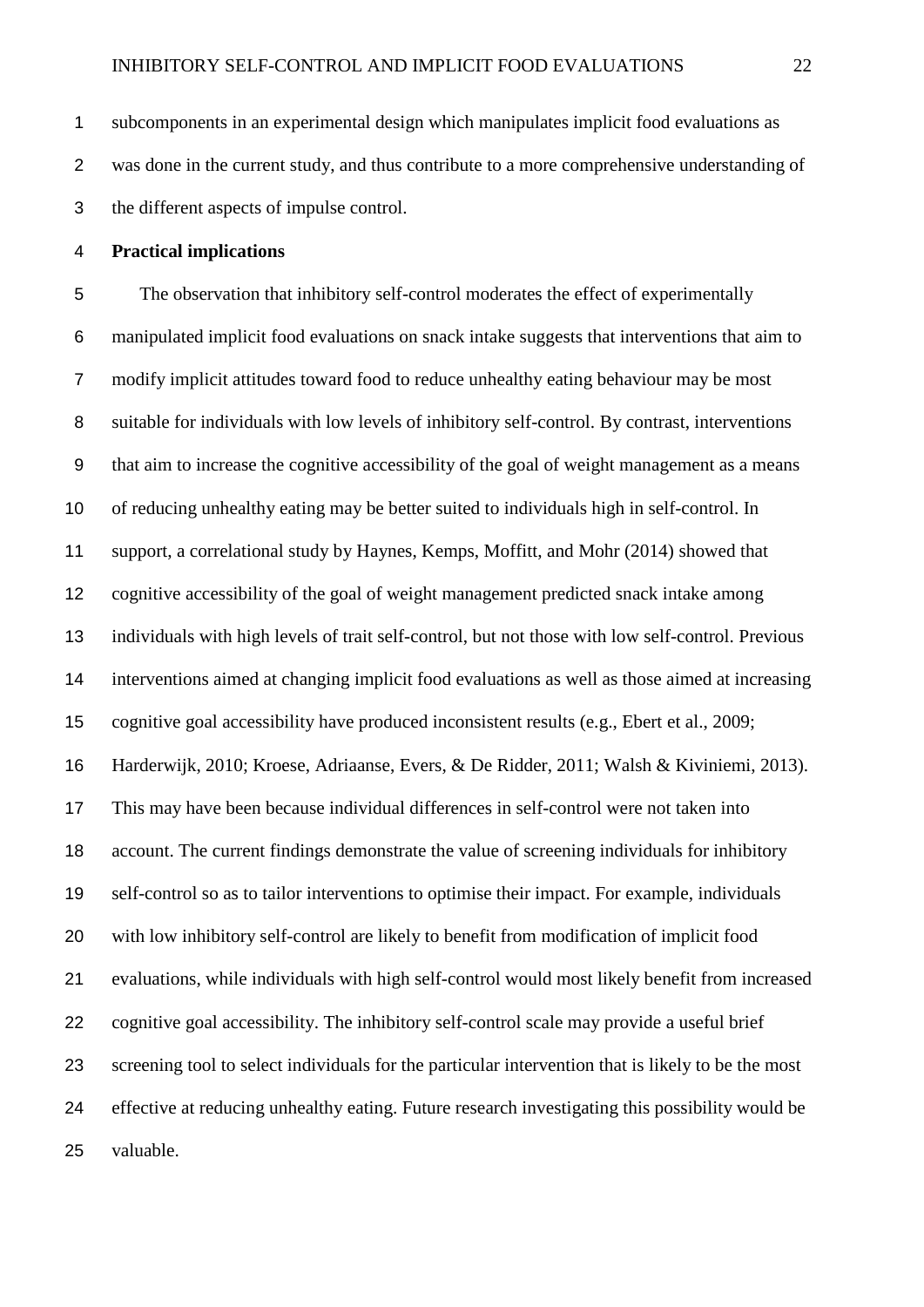## **Limitations**

 Like all studies, the current study is subject to a number of limitations. First, our sample consisted of undergraduate students of mostly normal weight. Given the importance of the development of interventions to manage (over)eating among overweight individuals, future research should endeavour to generalise the current findings to this more representative sample. Furthermore, we did not measure participants' motivation or explicit attitudes toward healthy eating. Instead, participants identified themselves as being motivated to manage weight through healthy eating. Therefore, we cannot be certain that the consumption of participants with high inhibitory self-control is driven to a greater extent by those personal standards than implicit food evaluations, or whether implicit food evaluations are just less influential on their consumption relative to participants with low inhibitory self-control. Future research along the lines of Hofmann et al. (2007), who assessed the impact of both implicit candy attitudes and personal dietary standards on intake among participants in whom inhibitory control resources had been experimentally depleted, could further elucidate the decision-making processes of those with high versus low inhibitory self-control. Moreover, as analyses in the current study were conducted on a subset of the total sample, a larger sample size may have proven beneficial to provide greater power to detect effects. Second, because the inhibitory self-control scale was administered after the taste-test, it is possible that participants' food intake may have affected their responses on the self-

 control scale. However, this scale is a trait measure, and thus should not be reactive to experimental manipulation. In fact, inhibitory self-control scores did not differ between training conditions, nor were they associated with food intake. By contrast, administering the inhibitory self-control scale after the taste-test could have primed the concept of 'impulsivity', which has been found to impact subsequent caloric intake (Guerrieri, Nederkoorn, Schrooten, Martijn, & Jansen, 2009). Nevertheless, counterbalancing the order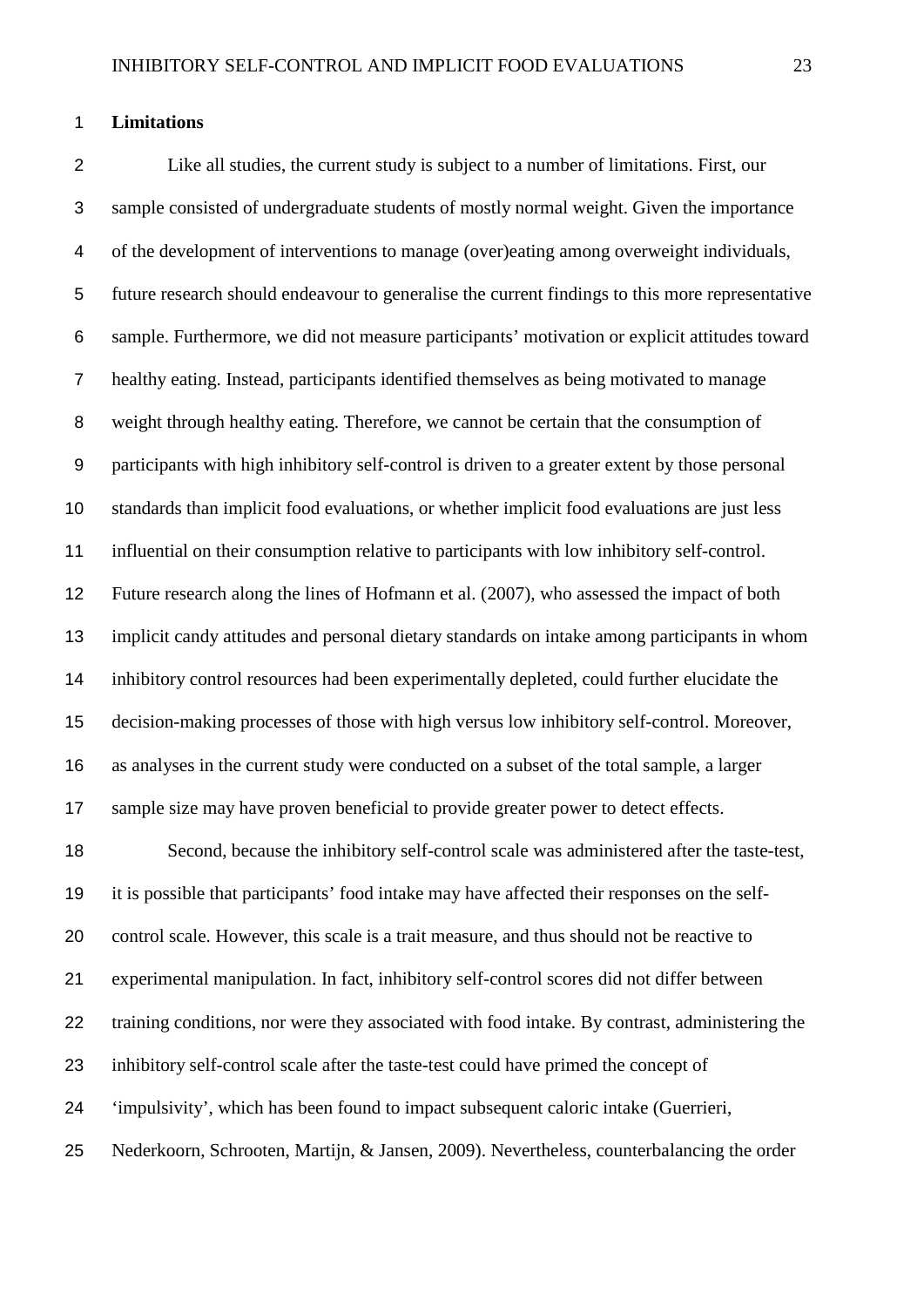of all study elements could enable future research to more firmly establish the moderation of the effect of implicit food evaluations on food intake by inhibitory self-control.

 Third, we did not assess participants' awareness of the experimental training task contingencies, which could have moderated the effect of training on snack consumption. While some research has indeed found training effects only among participants who are 6 aware of the experimental task contingencies (Field & Duka, 2002), other studies have shown that contingency awareness in cognitive bias modification and evaluative conditioning has no impact on training effects (Baeyens, Eelen, & Bergh, 1990; Field et al., 2007; Field & Eastwood, 2005). We did, however, assess participants' awareness of the purpose of the taste test. This awareness did moderate the effect of training on intake, such that participants who were aware of the taste-test purpose ate surprisingly more when trained to pair food with negative concepts than when trained to pair food with positive. By contrast, participants who were not aware of the purpose of the taste test showed a pattern of intake consistent with the expected training effects: that is, they ate more when trained to pair food with positive concepts than when trained to pair food with negative; however, this difference was not statistically significant. The unexpected results of participants aware of the purpose of the taste test may be due to reactance bias, in that they may have adjusted their intake in reactance to their suspicions about the experimental manipulation or the taste test. However, this possibility remains speculative as the current study did not include an assessment of participants' awareness of the training task contingencies. Awareness of the purpose of the taste test did not significantly moderate the combined effect of training condition and inhibitory control on intake. Nevertheless, inhibitory self-control no longer significantly moderated the effect of training condition on intake when participants who were aware of the purpose of the taste test were included in the analysis. Taken together, the results of these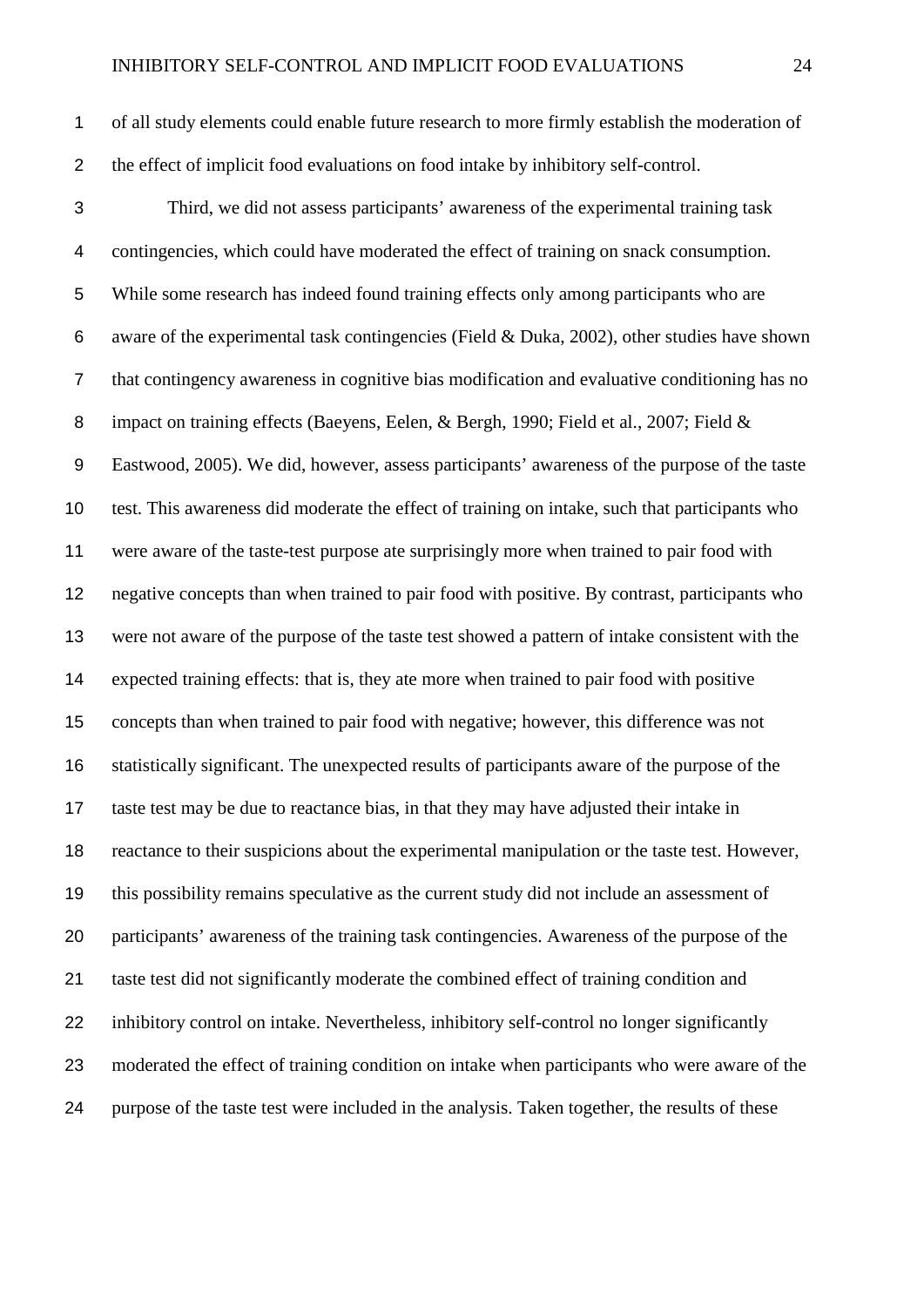analyses highlight the importance of considering participants' awareness of the intentionally hidden purpose of a task measuring intake.

 Finally, in the absence of a no-training control group, it is not clear whether the observed difference in snack intake between the two conditions is due to an increase in intake among participants in the food positive condition, or a decrease in intake among those in the food negative condition, or both. The inclusion of a control condition could enable more definitive conclusions about the direction of the training effects on implicit food evaluations and food intake.

**Conclusion**

 In conclusion, the current study was the first to demonstrate that inhibitory self- control moderates the relationship between experimentally manipulated implicit food evaluations and subsequent consumption of unhealthy snacks. Theoretically, the results support dual process models of behaviour which posit that the reflective system, represented by inhibitory self-control, renders impulses less influential on behaviour. Specifically, the current study demonstrated that experimentally manipulating impulses (implicit food evaluations) impacted snack consumption among individuals low in inhibitory self-control, but not those with high inhibitory self-control, suggesting that the behaviour of the latter group of individuals is not driven by impulses. In addition, the current study has identified an important individual differences variable that could identify individual suitability for an intervention to reduce unhealthy eating, therefore maximising its impact for the many individuals struggling to regulate eating in line with personal weight-management or health-related goals (Cohen & Farley, 2008; Fishbach et al., 2003).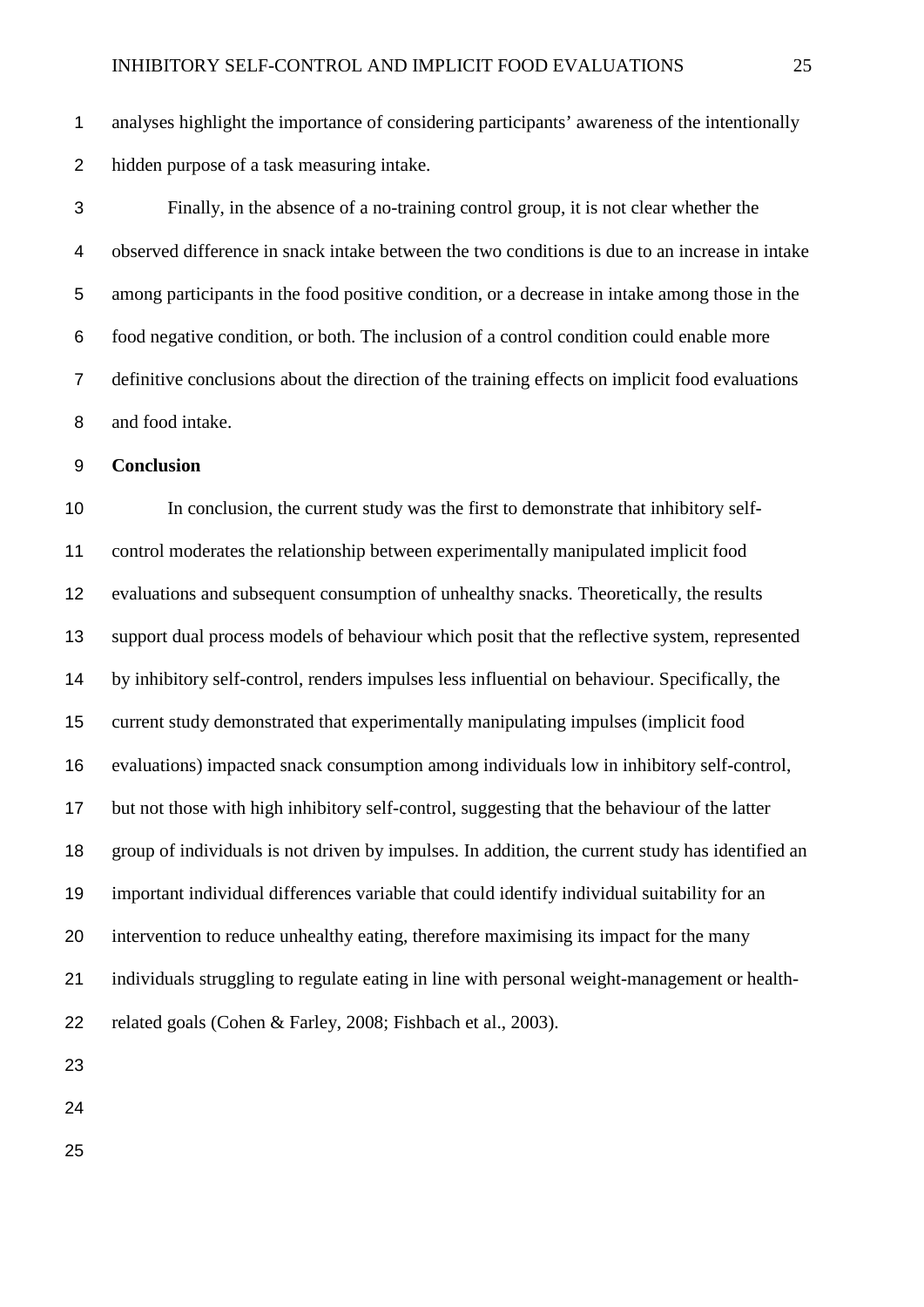| $\mathbf 1$               | Acknowledgments                                                              |
|---------------------------|------------------------------------------------------------------------------|
| $\sqrt{2}$                | We are grateful to Paul Douglas for developing the software for the implicit |
| $\ensuremath{\mathsf{3}}$ | association tests.                                                           |
| $\overline{\mathbf{4}}$   |                                                                              |
| $\mathbf 5$               |                                                                              |
| $\,$ 6 $\,$               |                                                                              |
| $\overline{7}$            |                                                                              |
| $\bf 8$                   |                                                                              |
| $\boldsymbol{9}$          |                                                                              |
| $10\,$                    |                                                                              |
| $11$                      |                                                                              |
| $12$                      |                                                                              |
| 13                        |                                                                              |
| 14                        |                                                                              |
| 15                        |                                                                              |
| $16\,$                    |                                                                              |
| $17\,$                    |                                                                              |
| 18                        |                                                                              |
| $19$                      |                                                                              |
| 20                        |                                                                              |
| 21                        |                                                                              |
| 22                        |                                                                              |
| 23                        |                                                                              |
| 24                        |                                                                              |
| 25                        |                                                                              |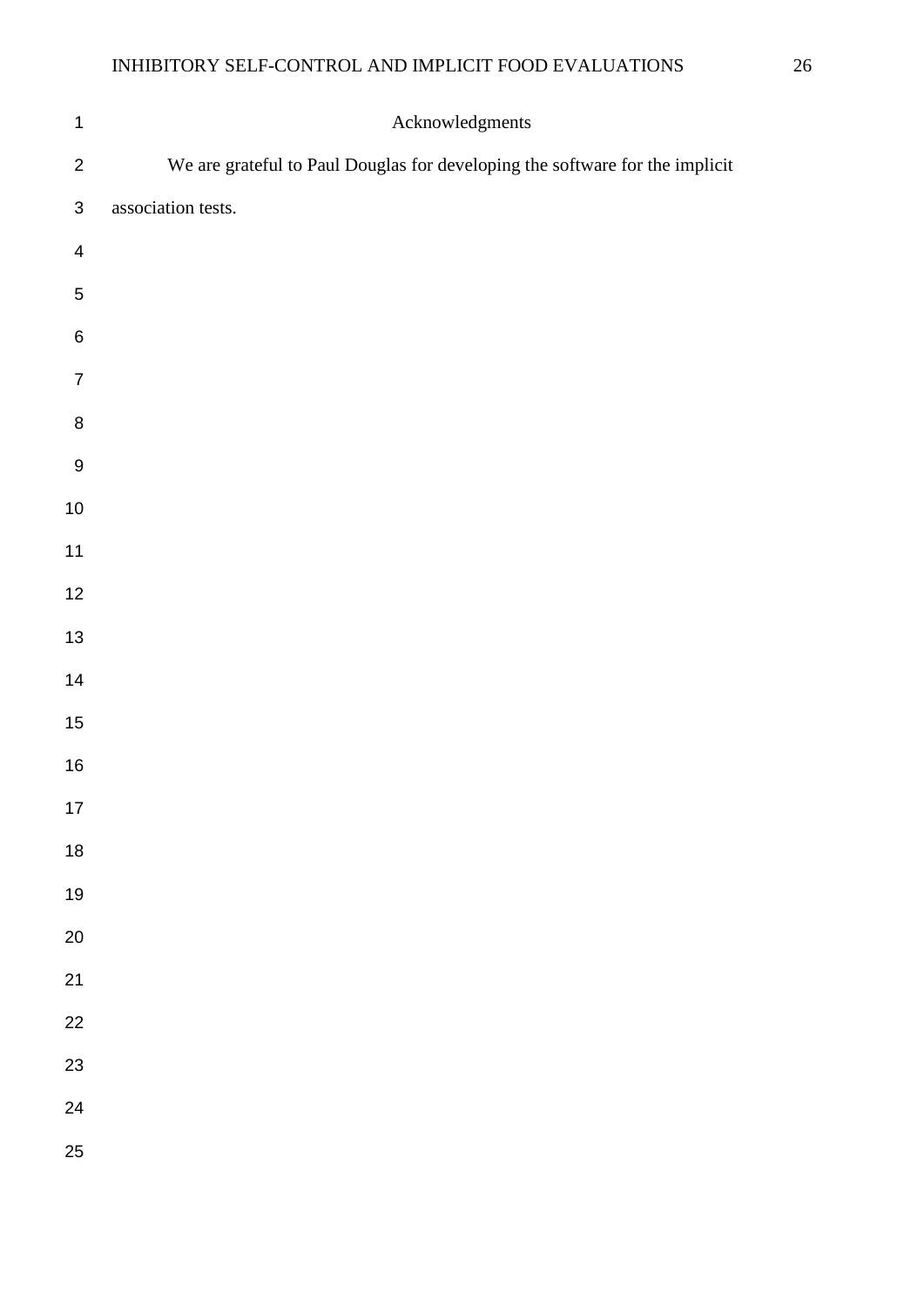|  | ۰. |  |  |
|--|----|--|--|
|  |    |  |  |

# **References**

| 2                       | Baeyens, F., Eelen, P., & Bergh, O.v.d. (1990). Contingency awareness in evaluative conditioning: A    |
|-------------------------|--------------------------------------------------------------------------------------------------------|
| 3                       | case for unaware affective-evaluative learning. Cognition and emotion, 4(1), 3-18.                     |
| $\overline{\mathbf{4}}$ | Bradley, M.M., & Lang, P.J. (1999). Affective norms for English words (ANEW): Instruction manual       |
| 5                       | and affective ratings (pp. 1-45): Technical Report C-1, The Center for Research in                     |
| 6                       | Psychophysiology, University of Florida.                                                               |
| $\overline{7}$          | Cepeda-Benito, A., Fernandez, M.C., & Moreno, S. (2003). Relationship of gender and eating             |
| 8                       | disorder symptoms to reported cravings for food: Construct validation of state and trait               |
| 9                       | craving questionnaires in Spanish. Appetite, 40, 47-54.                                                |
| 10                      | Chen, M., & Bargh, J.A. (1999). Consequences of automatic evaluation: Immediate behavioral             |
| 11                      | predispositions to approach or avoid the stimulus. Personality and Social Psychology                   |
| 12                      | Bulletin, 25(2), 215-224.                                                                              |
| 13                      | Coelho, J.S., Jansen, A., Roefs, A., & Nederkoorn, C. (2009). Eating behavior in response to food-cue  |
| 14                      | exposure: Examining the cue-reactivity and counteractive-control models. Psychology of                 |
| 15                      | Addictive Behaviors, 23(1), 131-139. doi: 10.1037/a0013610                                             |
| 16                      | Cohen, D.A., & Farley, T.A. (2008). Eating as an automatic behavior. Preventing Chronic Disease,       |
| 17                      | $5(1)$ , 1-7.                                                                                          |
| 18                      | Conner, M., Perugini, M., O'Gorman, R., Ayres, K., & Prestwich, A. (2007). Relations between           |
| 19                      | implicit and explicit measures of attitudes and measures of behavior: Evidence of moderation           |
| 20                      | by individual difference variables. Personality and Social Psychology Bulletin, 33, 1727-              |
| 21                      | 1740. doi: 10.1177/0146167207309194                                                                    |
| 22                      | Craeynest, M., Crombez, G., Haerens, L., & De Bourdeaudhuij, I. (2007). Do overweight youngsters       |
| 23                      | like food more than lean peers? Assessing their implicit attitudes with a personalized Implicit        |
| 24                      | Association Task. Food Quality and Preference, 18(8), 1077-1084. doi:                                  |
| 25                      | 10.1016/j.foodqual.2007.05.003                                                                         |
| 26                      | De Houwer, J., Thomas, S., & Baeyens, F. (2001). Associative learning of likes and dislikes: A         |
| 27                      | review of 25 years of research on human evaluative conditioning. Psychological Bulletin,               |
| 28                      | 127(6), 853-869.                                                                                       |
| 29                      | De Ridder, D.T.D., de Boer, B.J., Lugtig, P., Bakker, A.B., & van Hooft, E.A.J. (2011). Not doing      |
| 30                      | bad things is not equivalent to doing the right thing: Distinguishing between inhibitory and           |
| 31                      | initiatory self-control. Personality and Individual Differences, 50, 1006-1011.                        |
| 32                      | Deutsch, R., & Strack, F. (2006). Duality Models in Social Psychology: From Dual Processes to          |
| 33                      | Interacting Systems. Psychological Inquiry, 17(3), 166-172. doi:                                       |
| 34                      | 10.1207/s15327965pli1703 2                                                                             |
| 35                      | Dovidio, J.F., Kawakami, K., Johnson, C., Johnson, B., & Howard, A. (1997). On the nature of           |
| 36                      | prejudice: Automatic and controlled processes. Journal of Experimental Social Psychology,              |
| 37                      | 33(5), 510-540.                                                                                        |
| 38                      | Duckworth, K.L., Bargh, J.A., Garcia, M., & Chaiken, S. (2002). The Automatic Evaluation of Novel      |
| 39                      | Stimuli. Psychological Science, 13(6), 513-519. doi: 10.1111/1467-9280.00490                           |
| 40                      | Ebert, I.D., Steffens, M.C., von Stulpnagel, R., & Jelenec, P. (2009). How to like yourself better, or |
| 41                      | chocolate less: Changing implicit attitudes with one IAT task. Journal of Experimental Social          |
| 42                      | Psychology, 45, 1098-1104. doi: 10.1016/j.jesp.2009.06.008                                             |
| 43                      | Ellis, E.M., Kiviniemi, M.T., & Cook-Cottone, C. (2014). Implicit affective associations predict snack |
| 44                      | choice for those with low, but not high levels of eating disorder symptomatology. Appetite,            |
| 45                      | 77, 124-132. doi: http://dx.doi.org/10.1016/j.appet.2014.03.003                                        |
| 46                      | Fazio, R.H., & Towles-Schwen, T. (1999). The MODE model of attitude-behavior processes. In S.          |
| 47                      | Chaiken & Y. Trope (Eds.), Dual process theories in social psychology (pp. 97-116). New                |
| 48                      | York: The Guilford Press.                                                                              |
| 49                      | Ferguson, M.J., & Bargh, J.A. (2008). Evaluative readiness: The motivational nature of automatic       |
| 50                      | evaluation Handbook of approach and avoidance motivation (pp. 289-306). New York, NY:                  |
| 51                      | Psychology Press; US.                                                                                  |
| 52                      | Field, M., & Duka, T. (2002). Cues paired with a low dose of alcohol acquire conditioned incentive     |
| 53                      | properties in social drinkers. <i>Psychopharmacology</i> , 159(3), 325-334.                            |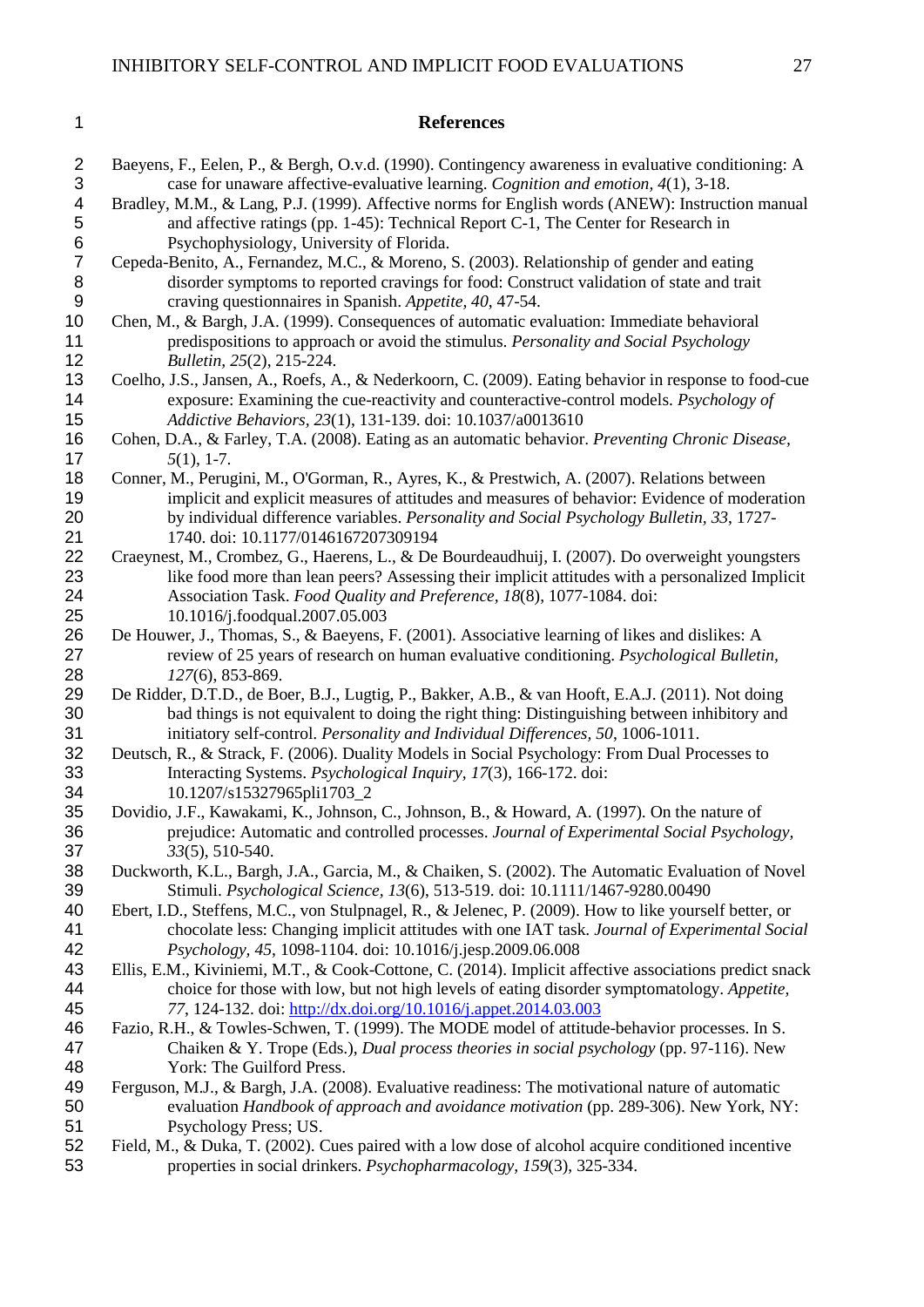| 1<br>$\overline{\mathbf{c}}$<br>3 | Field, M., Duka, T., Eastwood, B., Child, R., Santarcangelo, M., & Gayton, M. (2007). Experimental<br>manipulation of attentional biases in heavy drinkers: do the effects generalise?<br>Psychopharmacology, 192, 593-608. doi: 10.1007/s00213-007-0760-9 |
|-----------------------------------|------------------------------------------------------------------------------------------------------------------------------------------------------------------------------------------------------------------------------------------------------------|
| $\overline{\mathbf{4}}$<br>5<br>6 | Field, M., & Eastwood, B. (2005). Experimental manipulation of attentional bias increases the<br>motivation to drink alcohol. <i>Psychopharmacology</i> , 183, 350-357. doi: 10.1007/s00213-005-                                                           |
| $\overline{7}$                    | 0202-5<br>Fishbach, A., Friedman, R.S., & Kruglanski, A.W. (2003). Leading us not unto temptation:                                                                                                                                                         |
| 8<br>$\boldsymbol{9}$             | Momentary allurements elicit overriding goal activation. Journal of Personality and Social<br>Psychology, 84(2), 296-309. doi: 10.1037/0022-3514.84.2.296                                                                                                  |
| 10<br>11                          | Forbes, C.E., & Schmader, T. (2010). Retraining attitudes and stereotypes to affect motivation and<br>cognitive capacity under stereotype threat. Journal of personality and social psychology,                                                            |
| 12                                | 99(5), 740.                                                                                                                                                                                                                                                |
| 13                                | Friese, M., Hofmann, W., & Wanke, M. (2008). When impulses take over: Moderated predictive                                                                                                                                                                 |
| 14                                | validity of explicit and implicit attitude measures in predicting food choice and consumption                                                                                                                                                              |
| 15                                | behaviour. British Journal of Social Psychology, 47, 397-419. doi:                                                                                                                                                                                         |
| 16                                | 10.1348/014466607X241540                                                                                                                                                                                                                                   |
| 17                                | Greenwald, A.G., Nosek, B.A., & Banaji, M.R. (2003). Understanding and using the implicit                                                                                                                                                                  |
| 18                                | association test: I. An improved scoring algorithm. Journal of Personality and Social                                                                                                                                                                      |
| 19                                | Psychology, 85(2), 197.                                                                                                                                                                                                                                    |
| 20<br>21                          | Guerrieri, R., Nederkoorn, C., & Jansen, A. (2007). How impulsiveness and variety influence food<br>intake in a sample of healthy women. Appetite, 48, 119-122.                                                                                            |
| 22                                | Guerrieri, R., Nederkoorn, C., Schrooten, M., Martijn, C., & Jansen, A. (2009). Inducing impulsivity                                                                                                                                                       |
| 23                                | leads high and low restrained eaters into overeating, whereas current dieters stick to their diet.                                                                                                                                                         |
| 24                                | Appetite, 53, 93-100.                                                                                                                                                                                                                                      |
| 25                                | Harderwijk, D. (2010). Can implementation intentions be used to create a mental association between                                                                                                                                                        |
| 26                                | food temptations and a dieting goal? (Master thesis), University of Utrecht, Utrecht,                                                                                                                                                                      |
| 27                                | Netherlands.                                                                                                                                                                                                                                               |
| 28                                | Hayes, A.F. (2012). PROCESS: A versatile computational tool for observed variable mediation,                                                                                                                                                               |
| 29                                | moderation, and conditional process modeling [White paper]. from                                                                                                                                                                                           |
| 30                                | http://www.afhayes.com/public/process2012.pdf                                                                                                                                                                                                              |
| 31                                | Haynes, A., Kemps, E., Moffitt, R., & Mohr, P. (2014). Resisting temptation of unhealthy food:                                                                                                                                                             |
|                                   |                                                                                                                                                                                                                                                            |
| 32                                | interaction between temptation-elicited goal activation and self-control. Motivation and                                                                                                                                                                   |
| 33                                | Emotion, 38(4), 485-495. doi: 10.1007/s11031-014-9393-6                                                                                                                                                                                                    |
| 34                                | Hofmann, W., Friese, M., & Roefs, A. (2009). Three ways to resist temptation: The independent                                                                                                                                                              |
| 35                                | contributions of executive attention, inhibitory control, and affect regulation to the impulse                                                                                                                                                             |
| 36                                | control of eating behaviour. Journal of Experimental Social Psychology, 45, 431-435.                                                                                                                                                                       |
| 37                                | Hofmann, W., Gschwendner, T., Friese, M., Wiers, R.W., & Schmitt, M. (2008). Working memory                                                                                                                                                                |
| 38                                | capacity and self-regulatory behavior: Toward an individual differences perspective on                                                                                                                                                                     |
| 39                                | behavior determination by automatic versus controlled processes. Journal of Personality and                                                                                                                                                                |
| 40                                | Social Psychology, 95(4), 962-977.                                                                                                                                                                                                                         |
| 41                                | Hofmann, W., Rauch, W., & Gawronski, B. (2007). And deplete us not into temptation: Automatic                                                                                                                                                              |
| 42                                | attitudes, dietary restraint, and self-regulatory resources as determinants of eating behavior.                                                                                                                                                            |
| 43                                | Journal of Experimental Social Psychology, 43, 497-504. doi: 10.1016/j.jesp.2006.05.004                                                                                                                                                                    |
| 44                                | Hollands, G.J., Prestwich, A., & Marteau, T.M. (2011). Using aversive images to enhance healthy                                                                                                                                                            |
| 45                                | food choices and implicit attitudes: An experimental test of evaluative conditioning. Health                                                                                                                                                               |
| 46                                | Psychology, 30(2), 195-203. doi: 10.1037/a0022261                                                                                                                                                                                                          |
| 47                                | Houben, K., Havermans, R.C., & Wiers, R.W. (2010). Learning to dislike alcohol: conditioning                                                                                                                                                               |
| 48                                | negative implicit attitudes toward alcohol and its effect on drinking behavior.                                                                                                                                                                            |
| 49                                | Psychopharmacology, 211(1), 79-86.                                                                                                                                                                                                                         |
| 50                                | Houben, K., Rothermund, K., & Wiers, R.W. (2009). Predicting alcohol use with a recoding-free                                                                                                                                                              |
| 51                                | variant of the Implicit Association Test. Addictive behaviors, 34(5), 487-489.                                                                                                                                                                             |
| 52                                | Houben, K., Schoenmakers, T., & Wiers, R.W. (2010). I didn't feel like drinking but I don't know                                                                                                                                                           |
| 53                                | why: The effects of evaluative conditioning on alcohol-related attitudes, craving and                                                                                                                                                                      |
| 54                                | behavior. Addictive Behaviors, 35, 1161-1163. doi: 10.1016/j.addbeh.2010.08.012                                                                                                                                                                            |
|                                   |                                                                                                                                                                                                                                                            |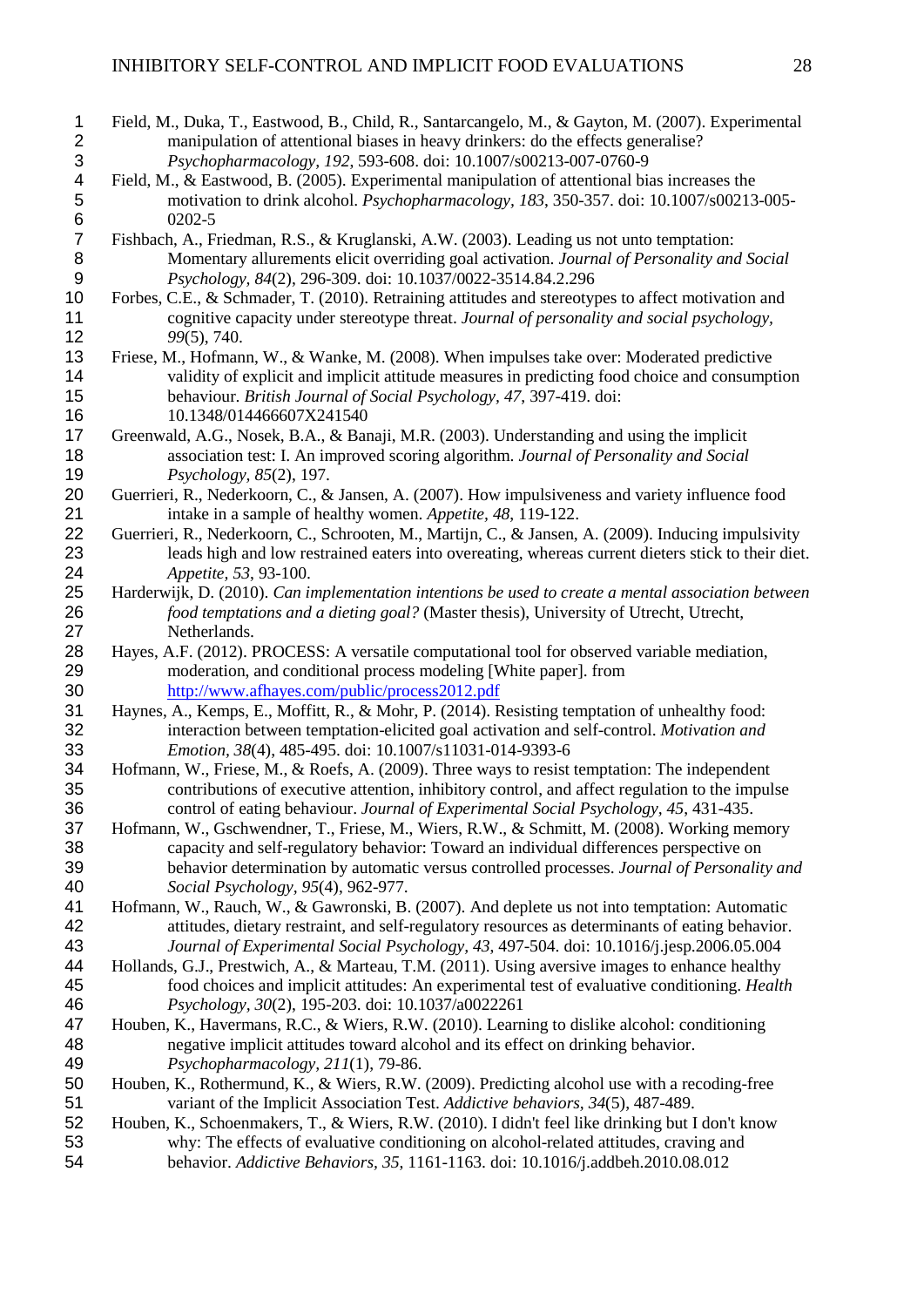| 1                        | Houben, K., & Wiers, R.W. (2007). Personalizing the alcohol-IAT with individualized stimuli:          |
|--------------------------|-------------------------------------------------------------------------------------------------------|
| $\mathbf 2$              | Relationship with drinking behavior and drinking-related problems. Addictive Behaviors,               |
| $\mathsf 3$              | 32(12), 2852-2864. doi: 10.1016/j.addbeh.2007.04.022                                                  |
| $\overline{\mathcal{A}}$ | Houben, K., & Wiers, R.W. (2009). Response inhibition moderates the relationship between implicit     |
| $\sqrt{5}$               | associations and drinking behavior. Alcoholism: Clinical and Experimental Research, 33,               |
| $\,6$                    | 626-633. doi: 0.1111/j.1530-0277.2008.00877.x                                                         |
| $\overline{7}$           | Karpinski, A., & Steinman, R.B. (2006). The single category implicit association test as a measure of |
| 8                        | implicit social cognition. Journal of Personality and Social Psychology, 91(1), 16-32.                |
| $\overline{9}$           | Kemps, E., Tiggemann, M., Martin, R., & Elliot, M. (2013). Implicit approach-avoidance associations   |
| 10                       | for craved food cues. Journal of Experimental Psychology: Applied.                                    |
| 11                       | Kroese, F.M., Adriaanse, M.A., Evers, C., & De Ridder, D.T.D. (2011). "Instant success": Turning      |
| 12                       | temptations into cues for goal-directed behavior. Personality and Social Psychology Bulletin,         |
| 13                       | 37(10), 1389-1397. doi: 10.1177/0146167211410889                                                      |
| 14                       | Lebens, H., Roefs, A., Martijn, C., Houben, K., Nederkoorn, C., & Jansen, A. (2011). Making implicit  |
| 15                       |                                                                                                       |
|                          | measures of associations with snack foods more negative through evaluative conditioning.              |
| 16                       | Eating Behaviors, 12(4), 249-253.                                                                     |
| 17                       | Nederkoorn, C., Braet, C., Van Eijs, Y., Tanghe, A., & Jansen, A. (2006). Why obese children cannot   |
| 18                       | resist food: The role of impulsivity. Eating Behaviors, 7, 315-322.                                   |
| 19                       | Nederkoorn, C., Guerrieri, R., Havermans, R.C., Roefs, A., & Jansen, A. (2009). The interactive       |
| 20                       | effect of hunger and impulsivity on food intake and purchase in a virtual supermarket.                |
| 21                       | International Journal of Obesity, 33(8), 905-912.                                                     |
| 22                       | Nederkoorn, C., Houben, K., Hofmann, W., Roefs, A., & Jansen, A. (2010). Control yourself or just     |
| 23                       | eat what you like? Weight gain over a year is predicted by an interactive effect of response          |
| 24                       | inhibition and implicit preference for snack foods. Health Psychology, 29, 389-393. doi:              |
| 25                       | 10.1037/a0019921                                                                                      |
| 26                       | Olson, M.A., & Fazio, R.H. (2004). Reducing the influence of extrapersonal associations on the        |
| 27                       | implicit association test: Personalizing the IAT. Journal of Personality and Social                   |
| 28                       | Psychology, 86(5), 653-667. doi: 10.1037/0022-3514.86.5.653                                           |
| 29                       | Richetin, J., Perugini, M., Prestwich, A., & O'Gorman, R. (2007). The IAT as a predictor of food      |
| 30                       | choice: The case of fruits versus snacks. International Journal of Psychology, 42(3), 166-173.        |
| 31                       | doi: 10.1080/00207590601067078                                                                        |
| 32                       | Roefs, A., Herman, C.P., MacLeod, C.M., Smulders, F.T.Y., & Jansen, A. (2005). At first sight: how    |
| 33                       | do restrained eaters evaluate high-fat palatable foods? Appetite, 44(1), 103-114. doi:                |
| 34                       | 10.1016/j.appet.2004.08.001                                                                           |
| 35                       | Roefs, A., & Jansen, A. (2002). Implicit and explicit attitudes toward high-fat foods in obesity.     |
| 36                       | Journal of Abnormal Psychology, 111(3), 517-521. doi: 10.1037//0021-843X.111.3.517                    |
| 37                       | Roefs, A., Quaedackers, L., Werrij, M.Q., Wolters, G., Havermans, R.C., Nederkoorn, C.,  Jansen,      |
| 38                       | A. (2006). The environment influences whether high-fat foods are associated with palatable            |
| 39                       | or with unhealthy. Behaviour Research and Therapy, 44, 715-736.                                       |
| 40                       | Rothermund, K., Teige-Mocigemba, S., Gast, A., & Wentura, D. (2009). Minimizing the influence of      |
| 41                       | recoding in the implicit association test: The recoding-free implicit association test (IAT-RF).      |
| 42                       | The Quarterly Journal of Experimental Psychology, 62(1), 84-98.                                       |
| 43                       | Seibt, B., Häfner, M., & Deutsch, R. (2007). Prepared to eat: How immediate affective and             |
| 44                       | motivational responses to food cues are influenced by food deprivation. European Journal of           |
| 45                       | Social Psychology. doi: 10.1002/ejsp.365                                                              |
| 46                       | Strack, F., & Deutsch, R. (2004). Reflective and impulsive determinants of social behavior.           |
| 47                       | Personality and Social Psychology Review, 8(3), 220-247.                                              |
| 48                       | Walsh, E.M., & Kiviniemi, M.T. (2013). Changing how I feel about the food: experimentally             |
| 49                       | manipulated affective associations with fruits change fruit choice behaviors. Journal of              |
| 50                       | Behavioral Medicine, 1-10. doi: 10.1007/s10865-012-9490-5                                             |
| 51                       | Wiers, R.W., Rinck, M., Kordts, R., Houben, K., & Strack, F. (2010). Retraining automatic action-     |
| 52                       | tendencies to approach alcohol in hazardous drinkers. Addiction, 105, 279-287. doi:                   |
| 53                       | 10.1111/j.1360-0443.2009.02775.x                                                                      |
| 54                       | World Health Organization (2011) Obesity and Overweight Retrieved May 8, 2014, from                   |

 World Health Organization. (2011). Obesity and Overweight. Retrieved May 8, 2014, from <http://www.who.int/mediacentre/factsheets/fs311/en/index.html>